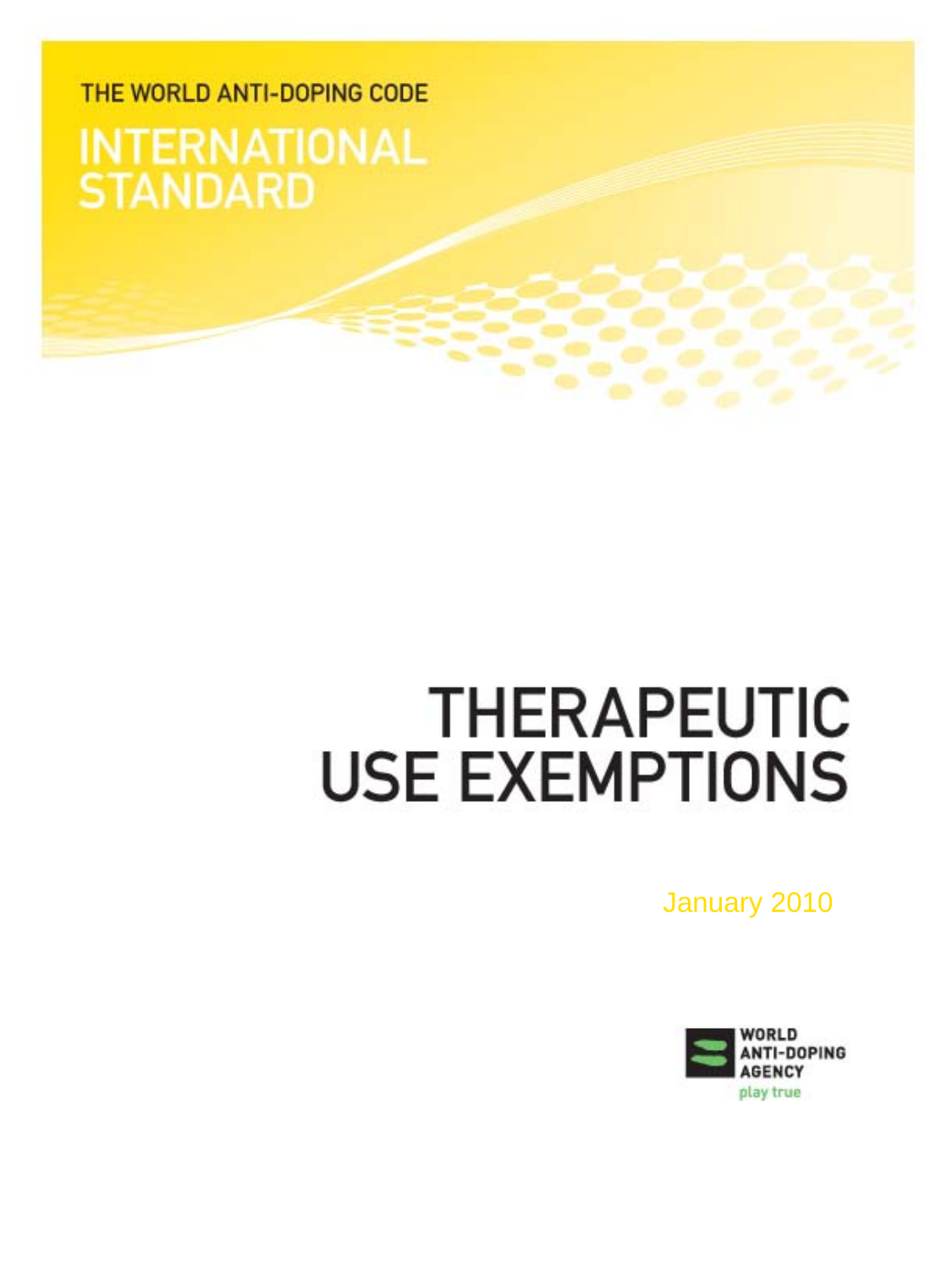International Standard for Therapeutic Use Exemptions

The International Standard for Therapeutic Use Exemptions was first adopted in 2004 and became effective in 2005. The enclosed represents version 4.0 that incorporates revisions to the International Standard for Therapeutic Use Exemptions that were approved by the World Anti-Doping Agency Executive Committee on 30 October 2009. The revised International Standard for Therapeutic Use Exemptions is effective as of 1 January 2010.

Published on 3 November 2009 by:

World Anti-Doping Agency Stock Exchange Tower 800 Place Victoria (Suite 1700) PO Box 120 Montreal, Quebec, Canada H4Z 1B7

URL: www.wada-ama.org

Tel:  $+ 15149049232$ Fax: + 1 514 904 8650 E-mail: info@wada-ama.org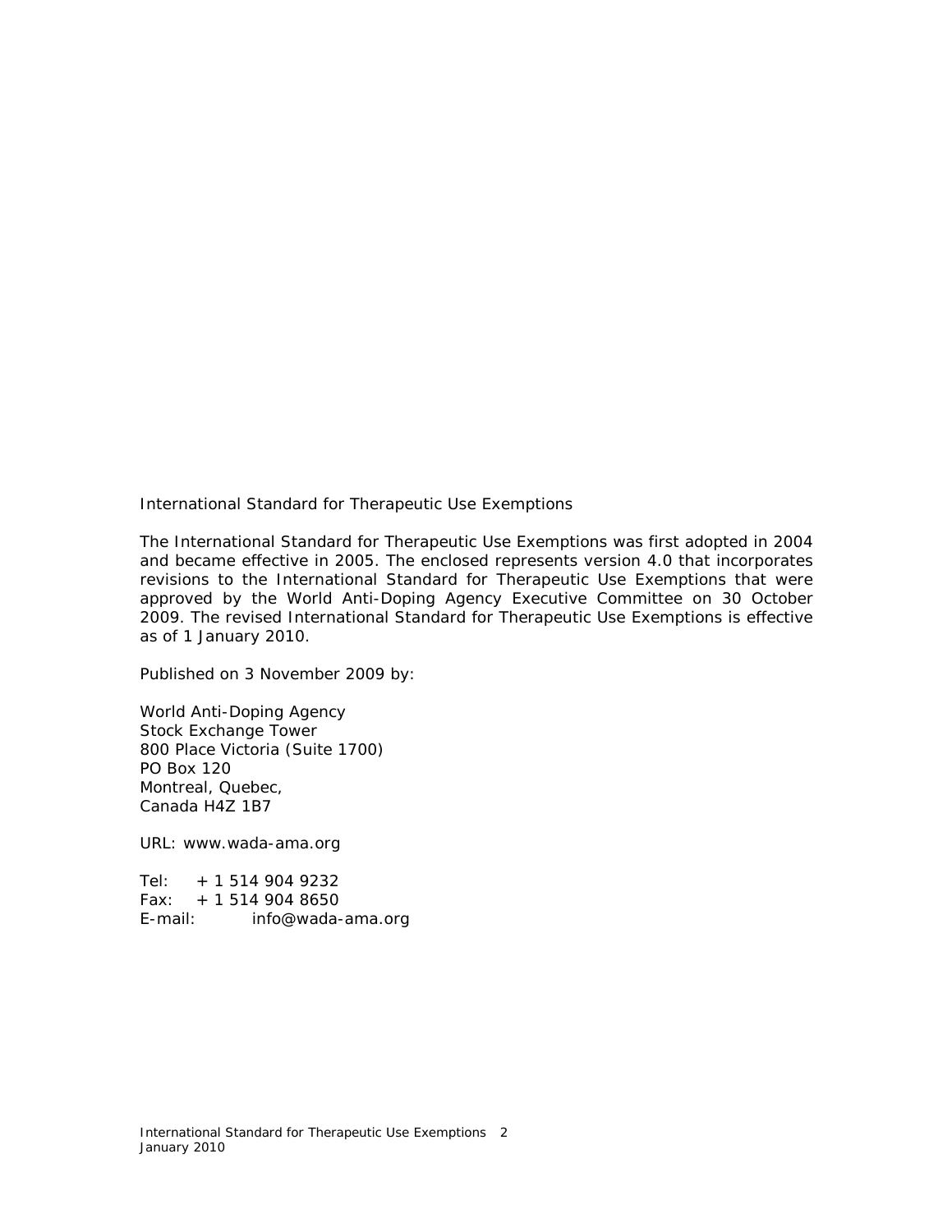#### **PREAMBLE**

The World Anti-Doping *Code International Standard* for Therapeutic Use Exemptions (TUE) is a Level 2 mandatory *International Standard* developed as part of the World Anti-Doping Program.

The official text of the *International Standard* for TUE shall be maintained by *WADA* and shall be published in English and French. In the event of any conflict between the English and French versions, the English version shall prevail.

The *International Standard* for **TUE** (version 4.0) will come into effect on 1 January 2010.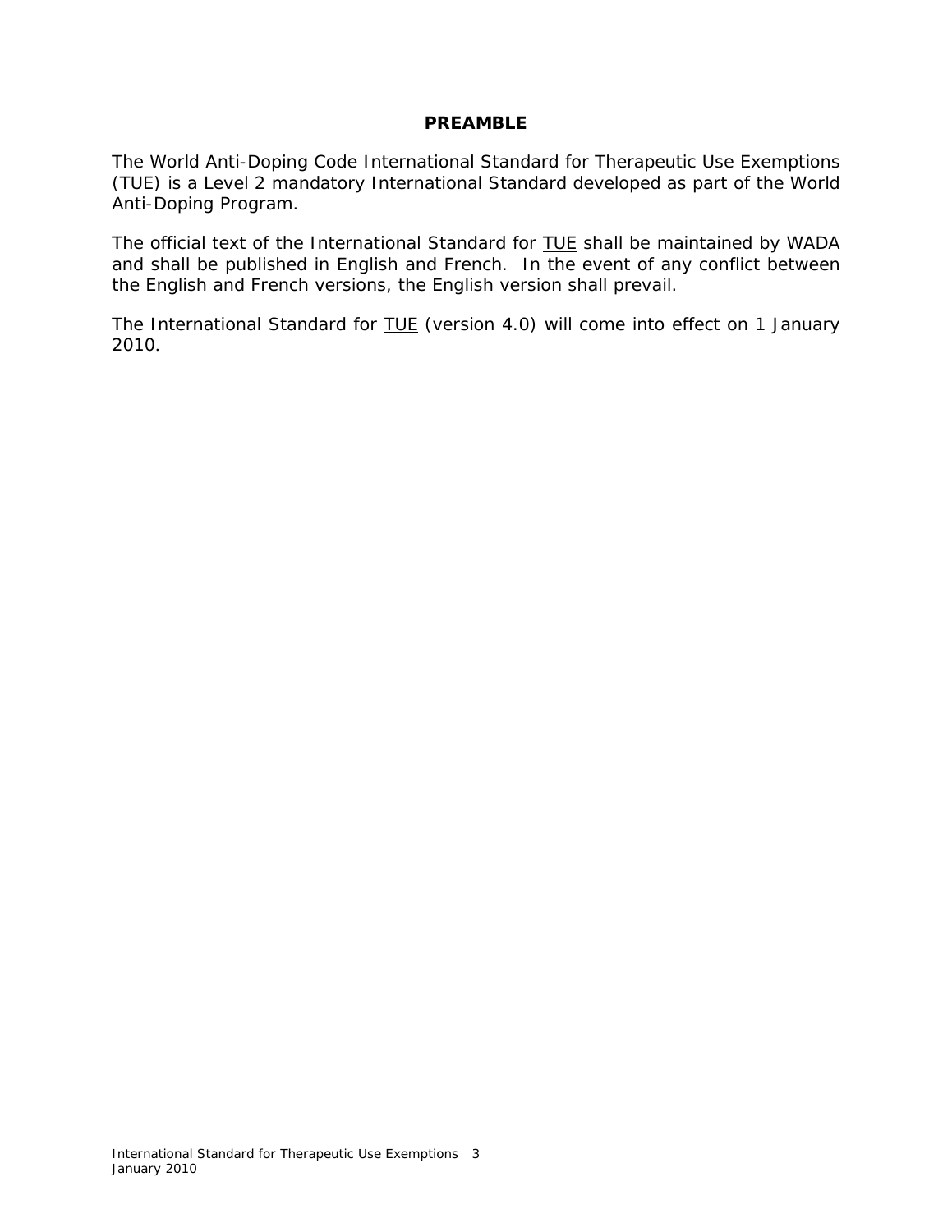## **TABLE OF CONTENTS**

|      | PART ONE: INTRODUCTION, CODE PROVISIONS AND DEFINITIONS 5                  |
|------|----------------------------------------------------------------------------|
| 1.0  |                                                                            |
| 2.0  |                                                                            |
| 3.0  |                                                                            |
|      | PART TWO: STANDARDS FOR GRANTING THERAPEUTIC USE EXEMPTIONS  12            |
| 4.0  |                                                                            |
| 5.0  |                                                                            |
| 6.0  |                                                                            |
| 7.0  | Responsibilities of International Federations and National Anti-Doping     |
| 8.0  |                                                                            |
| 9.0  | Substances and Methods Requiring a Declaration of Use  17                  |
| 10.0 |                                                                            |
|      | 11.0 Previously Granted Abbreviated Therapeutic Use Exemptions (ATUEs)  18 |
|      |                                                                            |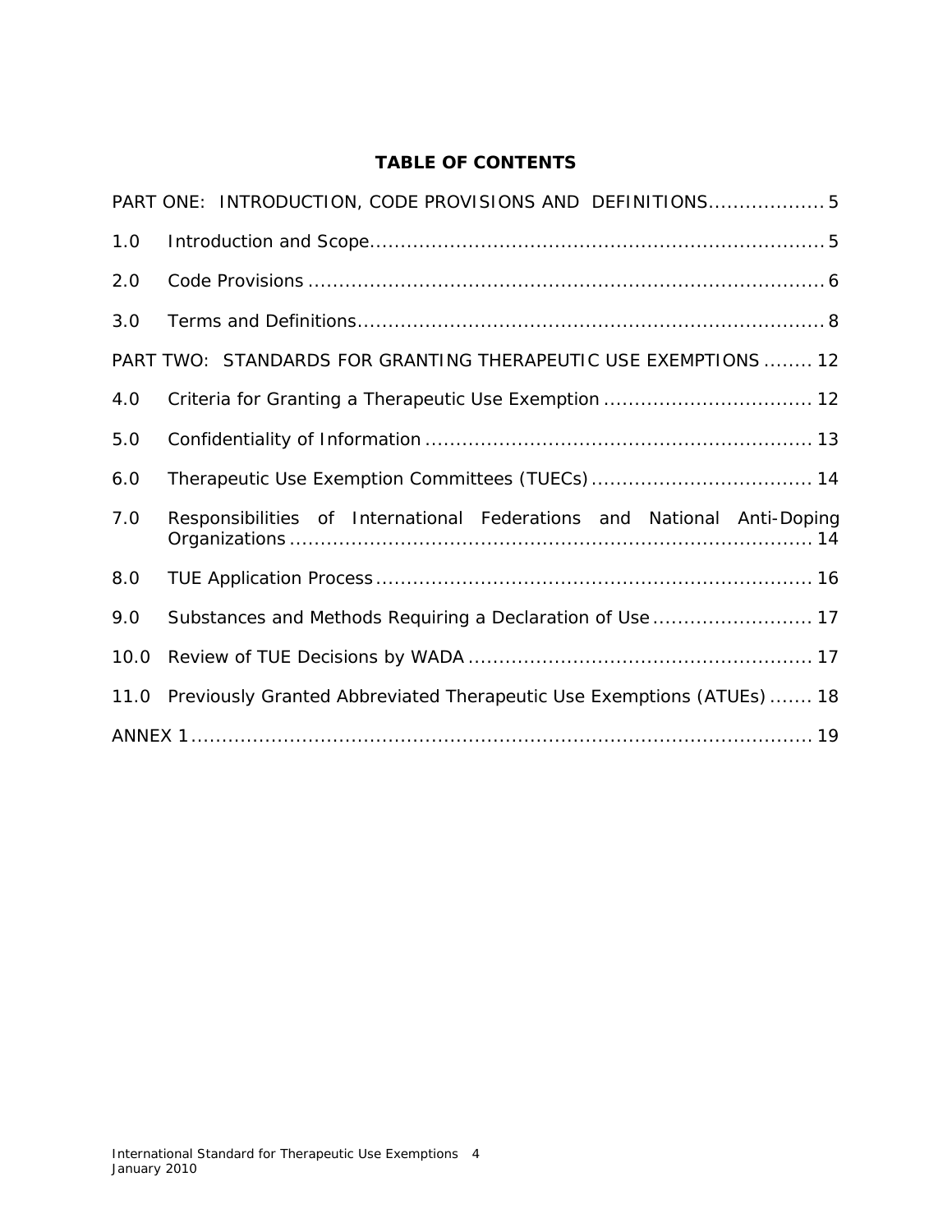## **PART ONE: INTRODUCTION,** *CODE* **PROVISIONS AND DEFINITIONS**

## **1.0 Introduction and Scope**

The purpose of the *International Standard* for Therapeutic Use Exemptions is to ensure that the process of granting therapeutic use exemptions is harmonized across sports and countries.

The *Code* permits *Athletes* to apply for therapeutic use exemptions (TUE ) i.e. permission to use, for therapeutic purposes, substances or methods contained in the List of *Prohibited Substances* or *Methods* where *Use* would otherwise be prohibited.

The *International Standard* for **TUE** includes criteria for granting a TUE, confidentiality of information, the formation of Therapeutic Use Exemptions Committees and the TUE application process.

This Standard applies to all *Athletes* as defined by and subject to the *Code* i.e. able-bodied *Athletes* and *Athletes* with disabilities.

*[Comment: This Standard will be applied according to an individual's circumstances. For example, an exemption that is appropriate for an Athlete with a disability may be inappropriate for other Athletes.]*

The World Anti-Doping Program encompasses all of the elements needed in order to ensure optimal harmonization and best practice in international and national anti-doping programs. The main elements are: the *Code* (Level 1), *International Standards* (Level 2), and Models of Best Practice (Level 3).

In the introduction to the *Code,* the purpose and implementation of the *International Standards* are summarized as follows:

"*International Standards* for different technical and operational areas within the anti-doping program will be developed in consultation with the *Signatories* and governments and approved by *WADA*. The purpose of the *International Standards* is harmonization among *Anti-Doping Organizations* responsible for specific technical and operational parts of the anti-doping programs. Adherence to the *International Standards* is mandatory for compliance with the *Code*. The *International Standards* may be revised from time to time by the *WADA* Executive Committee after reasonable consultation with the *Signatories* and governments. Unless provided otherwise in the *Code, International Standards* and all revisions shall become effective on the date specified in the *International Standard* or revision."

Compliance with an *International Standard* (as opposed to another alternative standard, practice or procedure) shall be sufficient to conclude that the procedures covered by the *International Standard* were performed properly.

Definitions specified in the *Code* are written in italics. Additional definitions specific to the *International Standard* for TUE are underlined.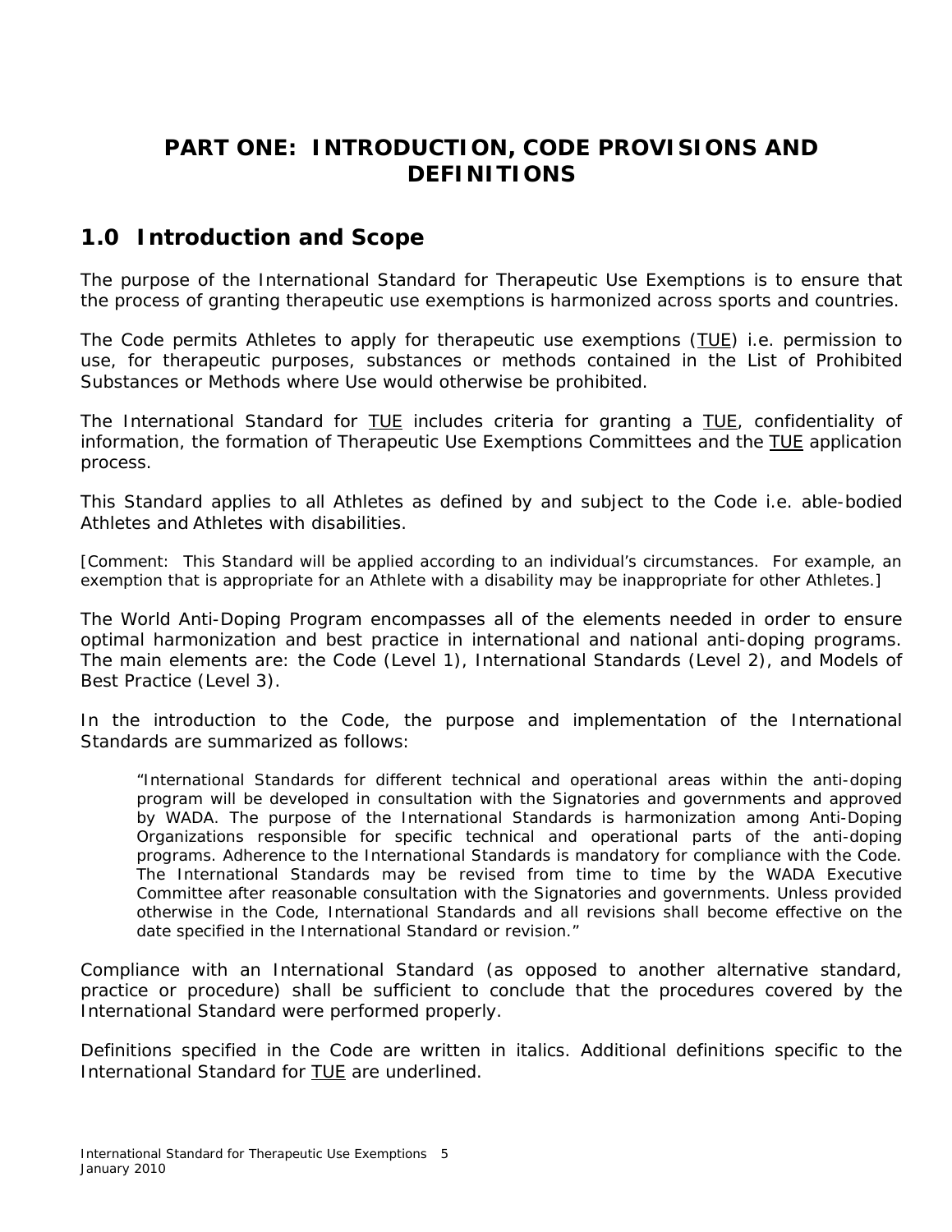## **2.0** *Code* **Provisions**

The following articles in the 2009 *Code* are directly relevant to the *International Standard* for <u>TUE:</u>

#### *Code* **Article 4.4 Therapeutic Use**

*WADA* has adopted an *International Standard* for the process of granting therapeutic use exemptions.

Each International Federation shall ensure, for *International*-Level *Athletes* or any other *Athlete* who is entered in an *International Event*, that a process is in place whereby *Athletes* with documented medical conditions requiring the *Use* of a *Prohibited Substance* or a *Prohibited Method* may request a therapeutic use exemption. *Athletes* who have been identified as included in their International Federation's *Registered Testing Pool* may only obtain therapeutic use exemptions in accordance with the rules of their International Federation. Each International Federation shall publish a list of those *International Events* for which a therapeutic use exemption from the International Federation is required. Each *National Anti-Doping Organization* shall ensure, for all *Athletes* within its jurisdiction that have not been included in an International Federation *Registered Testing Pool,* that a process is in place whereby *Athletes* with documented medical conditions requiring the *Use* of a *Prohibited Substance* or a *Prohibited Method* may request a therapeutic use exemption. Such requests shall be evaluated in accordance with the *International Standard* for Therapeutic Use Exemptions. International Federations and *National Anti-Doping Organizations* shall promptly report to *WADA* through *ADAMS* the granting of any therapeutic use exemption except as regards national-level *Athletes* who are not included in the *National Anti-Doping Organization's Registered Testing Pool*.

*WADA*, on its own initiative, may review at any time the granting of a therapeutic use exemption to any *International-Level Athlete* or national-level *Athlete* who is included in his or her *National Anti-Doping Organization's Registered Testing Pool*. Further, upon the request of any such *Athlete* who has been denied a therapeutic use exemption, *WADA* may review such denial. If *WADA* determines that such granting or denial of a therapeutic use exemption did not comply with the *International Standard* for Therapeutic Use Exemptions, *WADA* may reverse the decision.

If, contrary to the requirement of this Article, an International Federation does not have a process in place where *Athletes* may request therapeutic use exemptions, an *International-Level Athlete* may request *WADA* to review the application as if it had been denied.

Presence of a *Prohibited Substance* or its *Metabolites* or *Markers* (Article 2.1), *Use* or *Attempted Use* of a *Prohibited Substance* or a *Prohibited Method* (Article 2.2), *Possession of Prohibited Substances* and *Prohibited Methods* (Article 2.6) or Administration or *Attempted* Administration of a *Prohibited Substance* or *Prohibited Method* (Article 2.8) consistent with the provisions of an applicable therapeutic use exemption issued pursuant to the *International Standard* for Therapeutic Use Exemptions shall not be considered an anti-doping rule violation.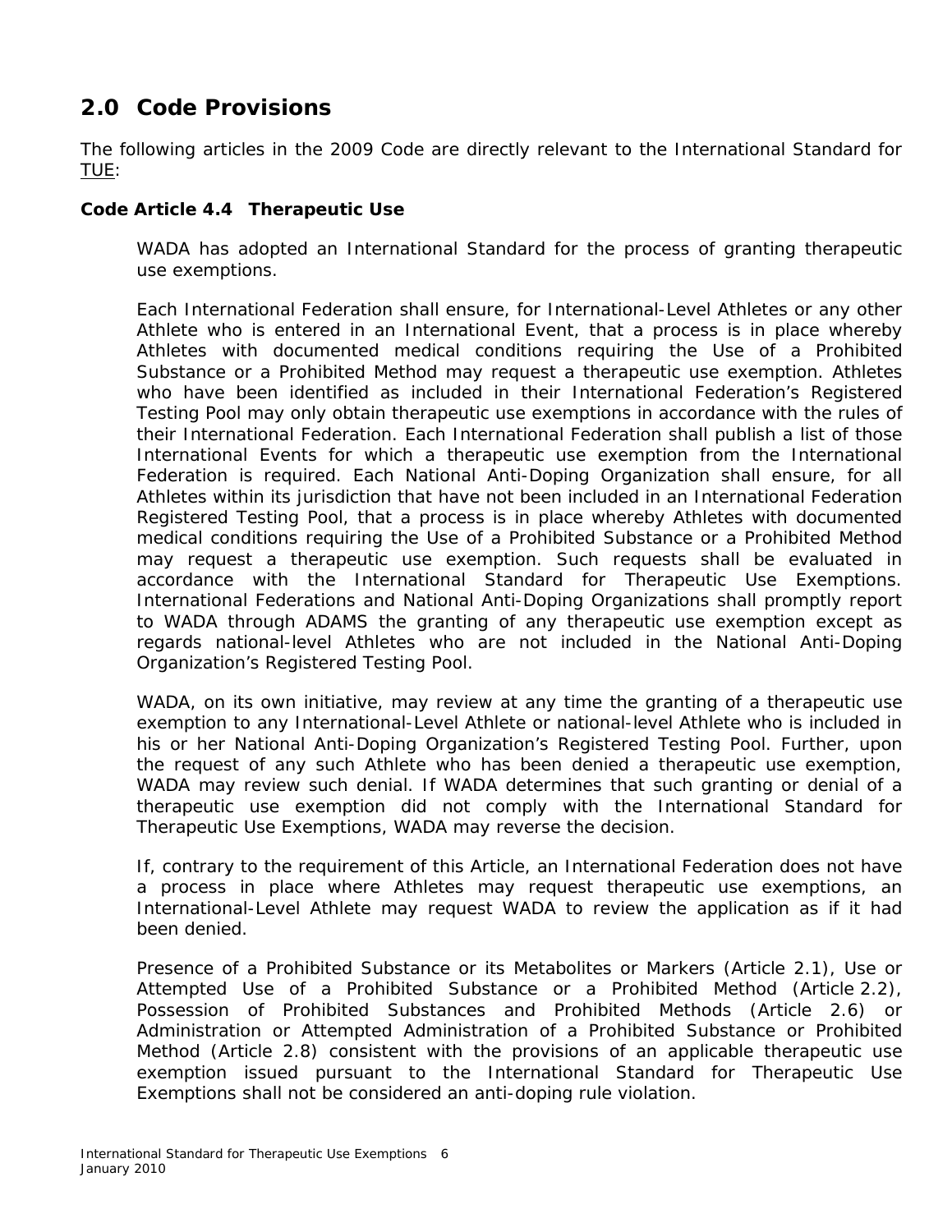#### *Code* **Article 13.4 Appeals from Decisions Granting or Denying a Therapeutic Use Exemption**

Decisions by *WADA* reversing the grant or denial of a therapeutic use exemption may be appealed exclusively to *CAS* by the *Athlete* or the *Anti-Doping Organization* whose decision was reversed. Decisions by *Anti-Doping Organizations* other than *WADA* denying therapeutic use exemptions, which are not reversed by *WADA*, may be appealed by *International-Level Athlete*s to *CAS* and by other *Athlete*s to the nationallevel reviewing body described in Article 13.2.2. If the national-level reviewing body reverses the decision to deny a therapeutic use exemption, that decision may be appealed to *CAS* by *WADA*.

When an *Anti-Doping Organization* fails to take action on a properly submitted therapeutic use exemption application within a reasonable time, the *Anti-Doping Organization's* failure to decide may be considered a denial for purposes of the appeal rights provided in this Article.

#### *Code* **Article 14.5** *Doping Control* **Information Clearinghouse**

*WADA* shall act as a central clearinghouse for *Doping Control Testing* data and results for *International-Level Athlete*s and national-level *Athlete*s who have been included in their *National Anti-Doping Organization's Registered Testing Pool*. To facilitate coordinated test distribution planning and to avoid unnecessary duplication in *Testing* by the various *Anti-Doping Organizations*, each *Anti-Doping Organization* shall report all *In-Competition* and *Out-of-Competition* tests on such *Athlete*s to the *WADA* clearinghouse as soon as possible after such tests have been conducted. This information will be made accessible to the *Athlete*, the *Athlete*'s National Federation, *National Olympic Committee* or National Paralympic Committee, *National Anti-Doping Organization*, International Federation, and the International Olympic Committee or International Paralympic Committee.

To enable it to serve as a clearinghouse for *Doping Control Testing* data, *WADA* has developed a database management tool, *ADAMS*, that reflects emerging data privacy principles. In particular, *WADA* has developed *ADAMS* to be consistent with data privacy statutes and norms applicable to *WADA* and other organizations using *ADAMS*.

Private information regarding an *Athlete*, *Athlete Support Personnel*, or others involved in anti-doping activities shall be maintained by *WADA*, which is supervised by Canadian privacy authorities, in strict confidence and in accordance with the *International Standard* for the protection of privacy. *WADA* shall, at least annually, publish statistical reports summarizing the information that it receives, ensuring at all times that the privacy of *Athlete*s is fully respected and make itself available for discussions with national and regional data privacy authorities.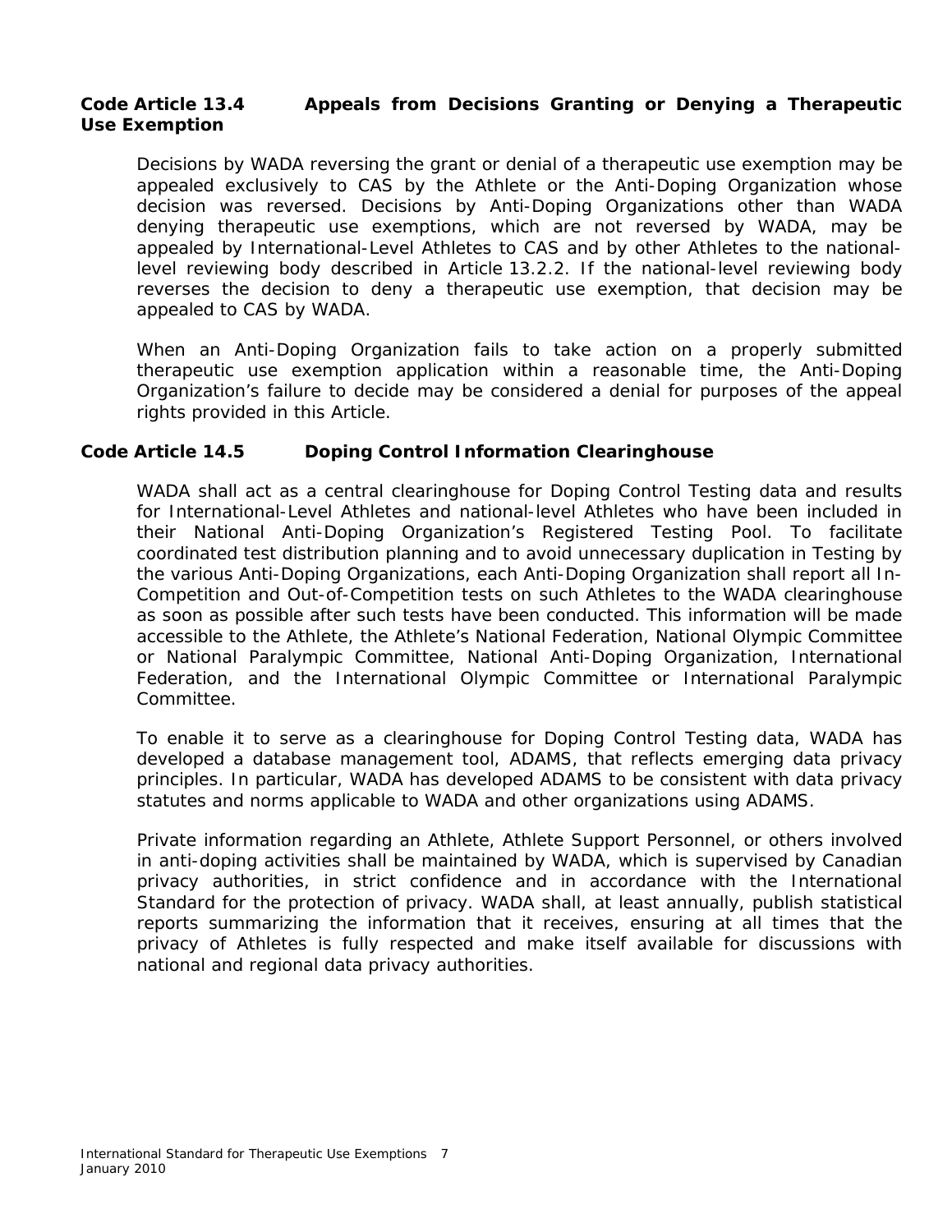#### *Code* **Article 15.4 Mutual Recognition**

15.4.1 Subject to the right to appeal provided in Article 13, *Testing*, therapeutic use exemptions and hearing results or other final adjudications of any *Signatory* which are consistent with the *Code* and are within that *Signatory*'s authority, shall be recognized and respected by all other *Signatories*.

*[Comment to Article 15.4.1: There has in the past been some confusion in the interpretation of this Article with regard to therapeutic use exemptions. Unless provided otherwise by the rules of an International Federation or an agreement with an International Federation, National Anti-Doping Organizations do not have "authority" to grant therapeutic use exemptions to International-Level Athletes.]* 

15.4.2 *Signatories* shall recognize the same actions of other bodies which have not accepted the *Code* if the rules of those bodies are otherwise consistent with the *Code*.

*[Comment to Article 15.4.2: Where the decision of a body that has not accepted the Code is in some respects Code compliant and in other respects not Code compliant, Signatories should attempt to apply the decision in harmony with the principles of the Code. For example, if in a process consistent with the Code a non-Signatory has found an Athlete to have committed an anti-doping rule violation on account of the presence of a Prohibited Substance in his body but the period of Ineligibility applied is shorter than the period provided for in the Code, then all Signatories should recognize the finding of an antidoping rule violation and the Athlete's National Anti-Doping Organization should conduct a hearing consistent with Article 8 to determine whether the longer period of Ineligibility provided in the Code should be imposed.]* 

## **3.0 Terms and Definitions**

**3.1** Defined Terms from the *Code*

*ADAMS***:** The Anti-Doping Administration and Management System is a Web-based database management tool for data entry, storage, sharing, and reporting designed to assist stakeholders and *WADA* in their anti-doping operations in conjunction with data protection legislation.

*Adverse Analytical Finding***:** A report from a laboratory or other *WADA*-approved entity that, consistent with the *International Standard* for Laboratories and related Technical Documents, identifies in a *Sample* the presence of a *Prohibited Substance* or its *Metabolites* or *Markers* (including elevated quantities of endogenous substances) or evidence of the *Use* of a *Prohibited Method*.

*Anti-Doping Organization***:** A *Signatory* that is responsible for adopting rules for initiating, implementing or enforcing any part of the *Doping Control* process. This includes, for example, the International Olympic Committee, the International Paralympic Committee, other *Major Event Organizations* that conduct *Testing* at their *Events*, *WADA*, International Federations, and *National Anti-Doping Organizations*.

Athlete: Any Person who participates in sport at the international level (as defined by each International Federation), the national level (as defined by each *National Anti-Doping Organization*, including but not limited to those Persons in its *Registered Testing Pool*), and any other competitor in sport who is otherwise subject to the jurisdiction of any *Signatory* or other sports organization accepting the *Code*. All provisions of the *Code*, including, for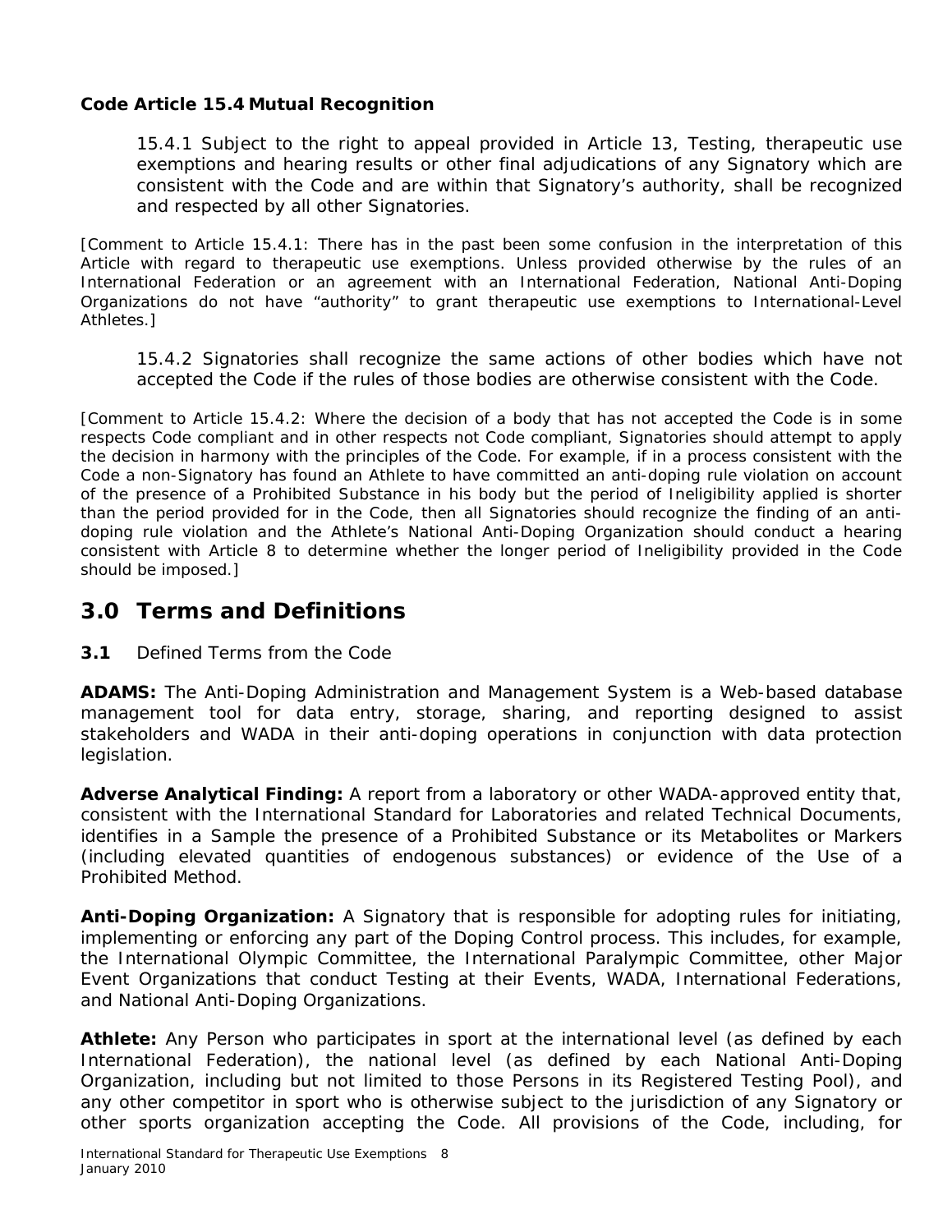example, *Testing* and therapeutic use exemptions, shall be applied to international- and national-level competitors. Some *National Anti-Doping Organizations* may elect to test and apply anti-doping rules to recreational-level or masters competitors who are not current or potential national caliber competitors. *National Anti-Doping Organizations* are not required, however, to apply all aspects of the *Code* to such *Persons*. Specific national rules may be established for *Doping Control* for non-international-level or non-national-level competitors without being in conflict with the *Code*. Thus, a country could elect to test recreational-level competitors but not require therapeutic use exemptions or whereabouts information. In the same manner, a *Major Event Organization* holding an *Event* only for masters-level competitors could elect to test the competitors but not require advance therapeutic use exemptions or whereabouts information. For purposes of Article 2.8 (Administration or *Attempted*  Administration) and for purposes of anti-doping information and education, any *Person* who participates in sport under the authority of any *Signatory*, government, or other sports organization accepting the *Code* is an *Athlete*.

*[Comment: This definition makes it clear that all international- and national-caliber Athletes are subject to the anti-doping rules of the Code, with the precise definitions of international- and national-level sport to be set forth in the anti-doping rules of the International Federations and National Anti-Doping Organizations, respectively. At the national level, anti-doping rules adopted pursuant to the Code shall*  apply, at a minimum, to all persons on national teams and all persons qualified to compete in any *national championship in any sport. That does not mean, however, that all such Athletes shall be included in a National Anti-Doping Organization's Registered Testing Pool. The definition also allows each National Anti-Doping Organization, if it chooses to do so, to expand its anti-doping program beyond national-caliber Athletes to competitors at lower levels of competition. Competitors at all levels of competition should receive the benefit of anti-doping information and education.]* 

*Code:* The World Anti-Doping *Code*.

*Competition:* A single race, match, game or singular athletic contest. For example, a basketball game or the finals of the Olympic 100-meter race in athletics. For stage races and other athletic contests where prizes are awarded on a daily or other interim basis the distinction between a *Competition* and an *Event* will be as provided in the rules of the applicable International Federation.

**Doping Control:** All steps and processes from test distribution planning through to ultimate disposition of any appeal including all steps and processes in between such as provision of whereabouts information, *Sample* collection and handling, laboratory analysis, therapeutic use exemptions, results management and hearings.

*Event:* A series of individual *Competitions* conducted together under one ruling body (e.g., the Olympic Games, FINA World Championships, or Pan American Games).

*Event Period:* The time between the beginning and end of an *Event*, as established by the ruling body of the *Event*.

**In-Competition:** Unless provided otherwise in the rules of an International Federation or other relevant *Anti-Doping Organization*, "In-Competition" means the period commencing twelve hours before a *Competition* in which the *Athlete* is scheduled to participate through the end of such *Competition* and the *Sample* collection process related to such *Competition*.

*International Event:* An *Event* where the International Olympic Committee, the International Paralympic Committee, an International Federation, a *Major Event Organization*, or another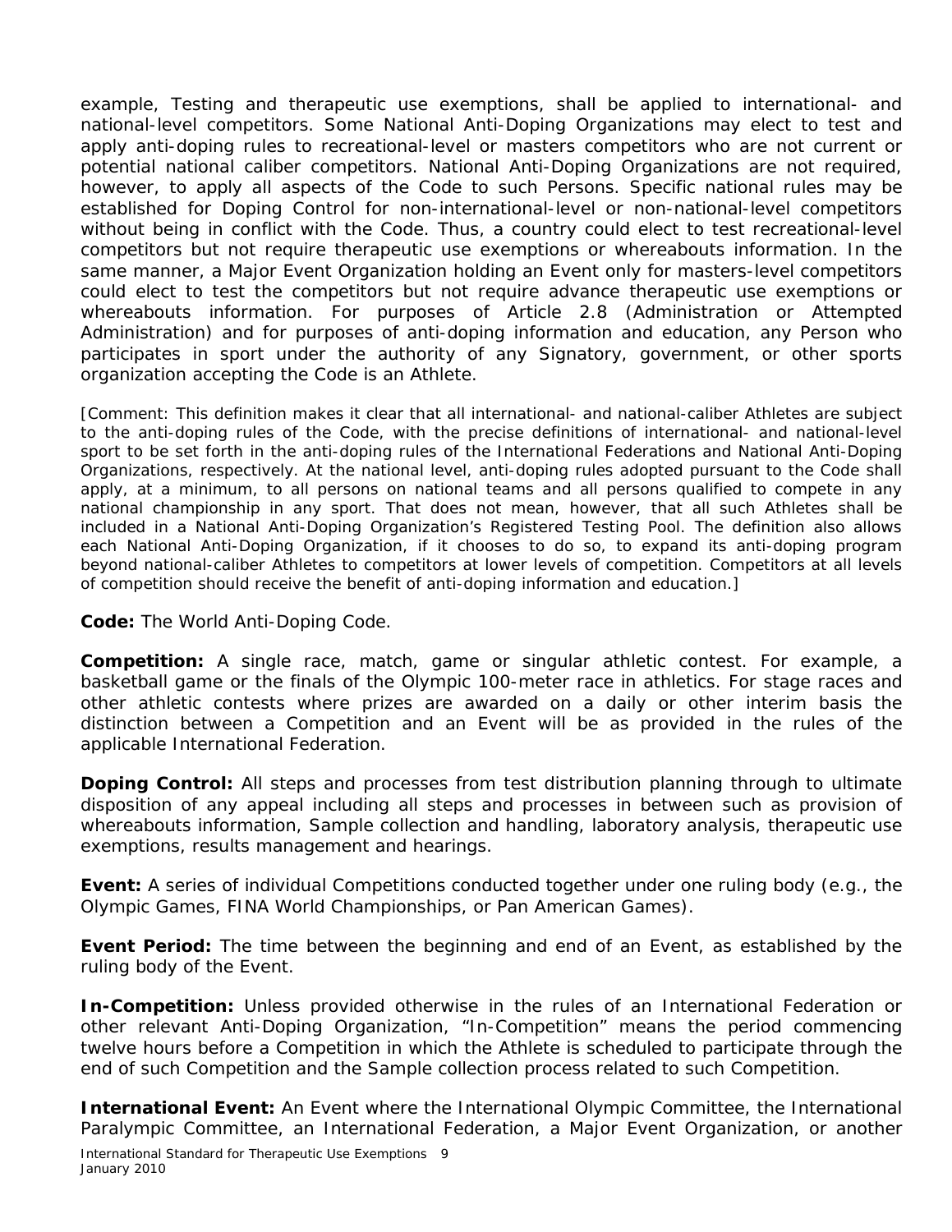international sport organization is the ruling body for the *Event* or appoints the technical officials for the *Event*.

*International-Level Athlete: Athlete*s designated by one or more International Federations as being within the *Registered Testing Pool* for an International Federation.

*International Standard:* A standard adopted by *WADA* in support of the *Code*. Compliance with an *International Standard* (as opposed to another alternative standard, practice or procedure) shall be sufficient to conclude that the procedures addressed by the *International Standard* were performed properly. *International Standards* shall include any Technical Documents issued pursuant to the *International Standard*.

*National Anti-Doping Organization:* The entity(ies) designated by each country as possessing the primary authority and responsibility to adopt and implement anti-doping rules, direct the collection of *Samples*, the management of test results, and the conduct of hearings, all at the national level. This includes an entity which may be designated by multiple countries to serve as regional *Anti-Doping Organization* for such countries. If this designation has not been made by the competent public authority(ies), the entity shall be the country's *National Olympic Committee* or its designee.

*National Event:* A sport *Event* involving international- or national-level *Athlete*s that is not an *International Event*.

*Out-of-Competition:* Any *Doping Control* which is not *In-Competition*.

*Possession***:** The actual, physical *Possession*, or the constructive *Possession* (which shall be found only if the *Person* has exclusive control over the *Prohibited Substance* or *Prohibited Method* or the premises in which a *Prohibited Substance* or *Prohibited Method* exists); provided, however, that if the Person does not have exclusive control over the *Prohibited Substance* or *Prohibited Method* or the premises in which a *Prohibited Substance* or *Prohibited Method* exists, constructive *Possession* shall only be found if the Person knew about the presence of the *Prohibited Substance* or *Prohibited Method* and intended to exercise control over it. Provided, however, there shall be no anti-doping rule violation based solely on *Possession* if, prior to receiving notification of any kind that the *Person* has committed an antidoping rule violation, the *Person* has taken concrete action demonstrating that the *Person* never intended to have *Possession* and has renounced *Possession* by explicitly declaring it to an Anti-Doping Organization. Notwithstanding anything to the contrary in this definition, the purchase (including by any electronic or other means) of a *Prohibited Substance* or *Prohibited Method* constitutes *Possession* by the *Person* who makes the purchase.

*[Comment to Possession: Under this definition, steroids found in an Athlete's car would constitute a violation unless the Athlete establishes that someone else used the car; in that event, the Anti-Doping Organization shall establish that, even though the Athlete did not have exclusive control over the car, the Athlete knew about the steroids and intended to have control over the steroids. Similarly, in the example of steroids found in a home medicine cabinet under the joint control of an Athlete and spouse, the Anti-Doping Organization shall establish that the Athlete knew the steroids were in the cabinet and that the Athlete intended to exercise control over the steroids.]* 

*Prohibited List:* The List identifying the *Prohibited Substance*s and *Prohibited Method*s.

*Prohibited Method:* Any method so described on the *Prohibited List*.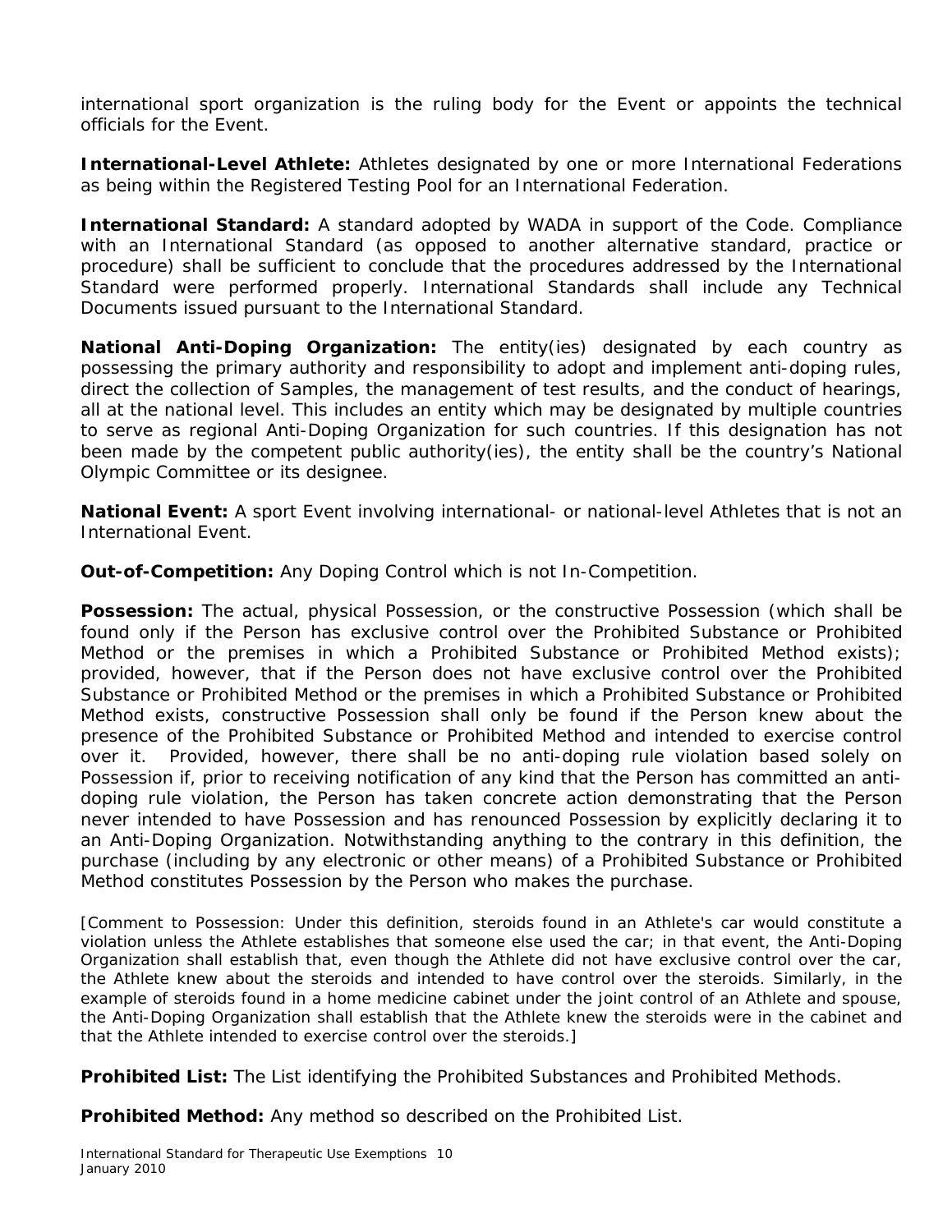*Prohibited Substance:* Any substance so described on the *Prohibited List*.

*Registered Testing Pool:* The pool of top-level *Athlete*s established separately by each International Federation and *National Anti-Doping Organization* who are subject to both *In-Competition* and *Out-of-Competition Testing* as part of that International Federation's or *National Anti-Doping Organization*'s test distribution plan. Each International Federation shall publish a list which identifies those *Athlete*s included in its *Registered Testing Pool* either by name or by clearly defined, specific criteria.

*Signatories:* Those entities signing the *Code* and agreeing to comply with the *Code*, including the International Olympic Committee, International Federations, International Paralympic Committee, *National Olympic Committee*s, National Paralympic Committees, *Major Event Organizations*, *National Anti-Doping Organizations*, and *WADA*.

*Testing:* The parts of the *Doping Control* process involving test distribution planning, *Sample*  collection, *Sample* handling, and *Sample* transport to the laboratory.

*Use:* The utilization, application, ingestion, injection or consumption by any means whatsoever of any *Prohibited Substance* or *Prohibited Method*.

*WADA:* The World Anti-Doping Agency.

**3.2** Defined Terms from the *International Standard for* TUE

**Personal Information**: As defined in the *International Standard* for the Protection of Privacy and Personal Information, information, including without limitation sensitive Personal Information, relating to an identified or identifiable *Participant* or relating to other *Persons* whose information is processed solely in the context of an Anti-Doping Organization's antidoping activities.

*[Comment: It is understood that Personal Information includes, but is not limited to, information relating to an Athlete's contact details and sporting affiliations, Whereabouts, designated therapeutic use exemptions (if any), anti-doping test results, and results management (including disciplinary hearings, appeals and sanctions). Personal Information also includes personal details and contact information relating to other Persons, such as medical professionals and other Persons working with, treating or assisting an Athlete in the context of anti-doping activities.]* 

**Therapeutic**: Of or relating to the treatment of a medical condition by remedial agents or methods; or providing or assisting in a cure.

**TUE**: Therapeutic Use Exemption approved by a Therapeutic Use Exemption Committee based on a documented medical file and obtained before *Use* or *Possession* of, a substance or method that would otherwise be prohibited by the *Code*.

**TUEC**: Therapeutic Use Exemption Committee is the panel established by the relevant *Anti-Doping Organization*.

*WADA* **TUEC**: *WADA* Therapeutic Use Exemption Committee is the panel established by *WADA.*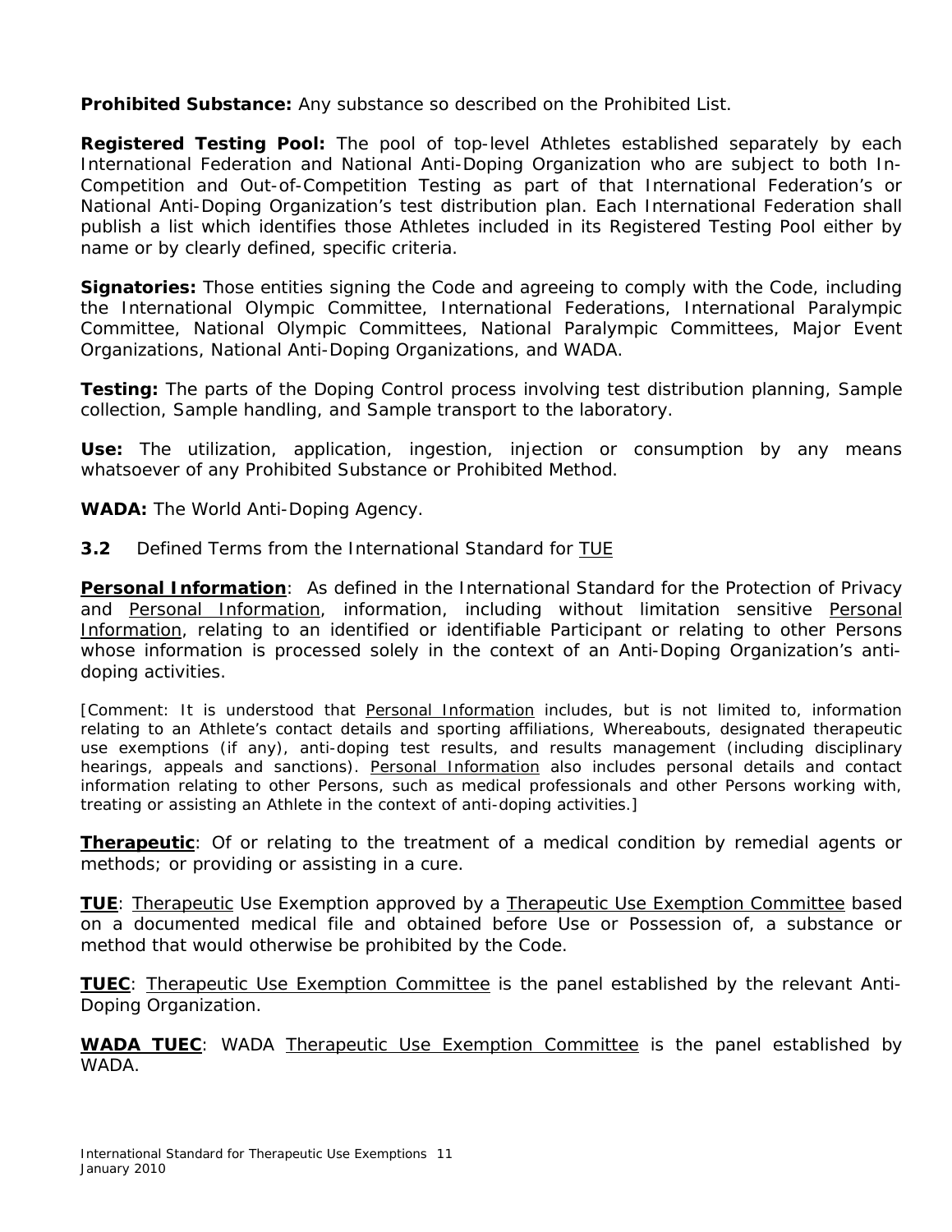## **PART TWO: STANDARDS FOR GRANTING THERAPEUTIC USE EXEMPTIONS**

## **4.0 Criteria for Granting a Therapeutic Use Exemption**

A Therapeutic Use Exemption (TUE) may be granted to an *Athlete* permitting the *Use* of a *Prohibited Substance* or *Prohibited Method.* An application for a TUE will be reviewed by a Therapeutic Use Exemption Committee (TUEC). The TUEC will be appointed by an *Anti-Doping Organization*.

- **4.1** A TUE will be granted only in strict accordance with the following criteria:
	- a. The *Athlete* would experience a significant impairment to health if the *Prohibited Substance* or *Prohibited Method* were to be withheld in the course of treating an acute or chronic medical condition.
	- b. The Therapeutic *Use* of the *Prohibited Substance* or *Prohibited Method* would produce no additional enhancement of performance other than that which might be anticipated by a return to a state of normal health following the treatment of a legitimate medical condition. The *Use* of any *Prohibited Substance* or *Prohibited Method* to increase "low-normal" levels of any endogenous hormone is not considered an acceptable Therapeutic intervention.
	- c. There is no reasonable Therapeutic alternative to the *Use* of the otherwise *Prohibited Substance* or *Prohibited Method*.
	- d. The necessity for the *Use* of the otherwise *Prohibited Substance* or *Prohibited Method* cannot be a consequence, wholly or in part, of the prior *Use,* without a TUE, of a substance or method which was prohibited at the time of *Use*.
- **4.2** The TUE will be cancelled, if:
	- a. The *Athlete* does not promptly comply with any requirements or conditions imposed by the *Anti-Doping Organization* granting the exemption.
	- b. The term for which the TUE was granted has expired.
	- c. The *Athlete* is advised that the TUE has been withdrawn by the *Anti-Doping Organization.*
	- d. A decision granting a TUE has been reversed by *WADA* or *CAS*.

*[Comment: Each TUE will have a specified duration as decided upon by the TUEC. There may be cases when a TUE has expired or has been withdrawn and the Prohibited Substance subject to the TUE is still present in the Athlete's body. In such cases, the Anti-Doping Organization conducting the initial review of an Adverse Analytical Finding will consider whether the finding is consistent with expiry or withdrawal of the TUE.]*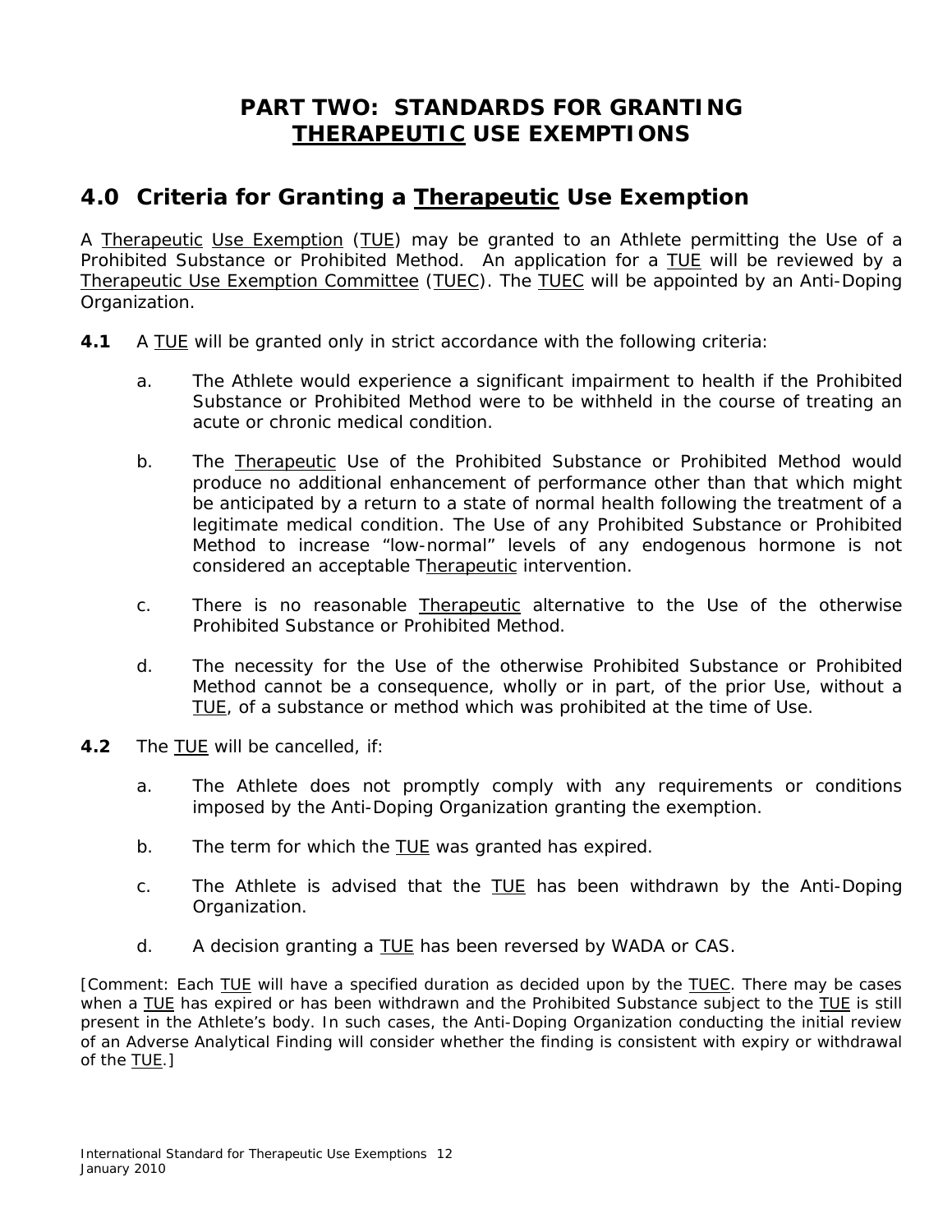**4.3** An application for a TUE will not be considered for retroactive approval except in cases where:

- a. Emergency treatment or treatment of an acute medical condition was necessary, or
- b. Due to exceptional circumstances, there was insufficient time or opportunity for an applicant to submit, or a TUEC to consider, an application prior to *Doping Control*.

*[Comment: Medical emergencies or acute medical situations requiring administration of an otherwise Prohibited Substance or Prohibited Method before an application for a TUE can be made, are uncommon. Similarly, circumstances requiring expedited consideration of an application for a TUE due to imminent competition are infrequent. Anti-Doping Organizations granting TUEs should have internal procedures that permit such situations to be addressed.]* 

## **5.0 Confidentiality of Information**

**5.1** The collection, storage, processing, disclosure and retention of Personal Information in the TUE process by *Anti-Doping Organizations* and *WADA* shall comply with the *International Standard* for the Protection of Privacy and Personal Information.

**5.2** An *Athlete* applying for a TUE shall provide written consent for the transmission of all information pertaining to the application to members of all TUECs with authority under the *Code* to review the file and, as required, other independent medical or scientific experts, and to all necessary staff involved in the management, review or appeal of TUEs, and *WADA*. The applicant shall also provide written consent for the decision of the TUEC to be distributed to other relevant *Anti-Doping Organizations* and National Federations under the provisions of the *Code.*

*[Comment to 5.2: Prior to collecting Personal Information or obtaining consent from an Athlete, the Anti-Doping Organization shall communicate to the Athlete the information set forth in Article 7.1 of the International Standard for the Protection of Privacy and Personal Information.]*

Should the assistance of external, independent experts be required, all details of the application will be circulated without identifying the *Athlete* concerned.

**5.3** The members of the TUECs, independent experts and the staff of the *Anti-Doping Organization* involved, will conduct all of their activities in strict confidence and will sign confidentiality agreements. In particular they will keep the following information confidential:

- a. All medical information and data provided by the *Athlete* and physician(s) involved in the *Athlete*'s care.
- b. All details of the application including the name of the physician(s) involved in the process.

Should the *Athlete* wish to revoke the right of any TUEC to obtain any health information on his/her behalf, the *Athlete* shall notify his/her medical practitioner in writing of the fact. As a consequence of such a decision, the *Athlete* will not receive approval for a TUE or renewal of an existing **TUE**.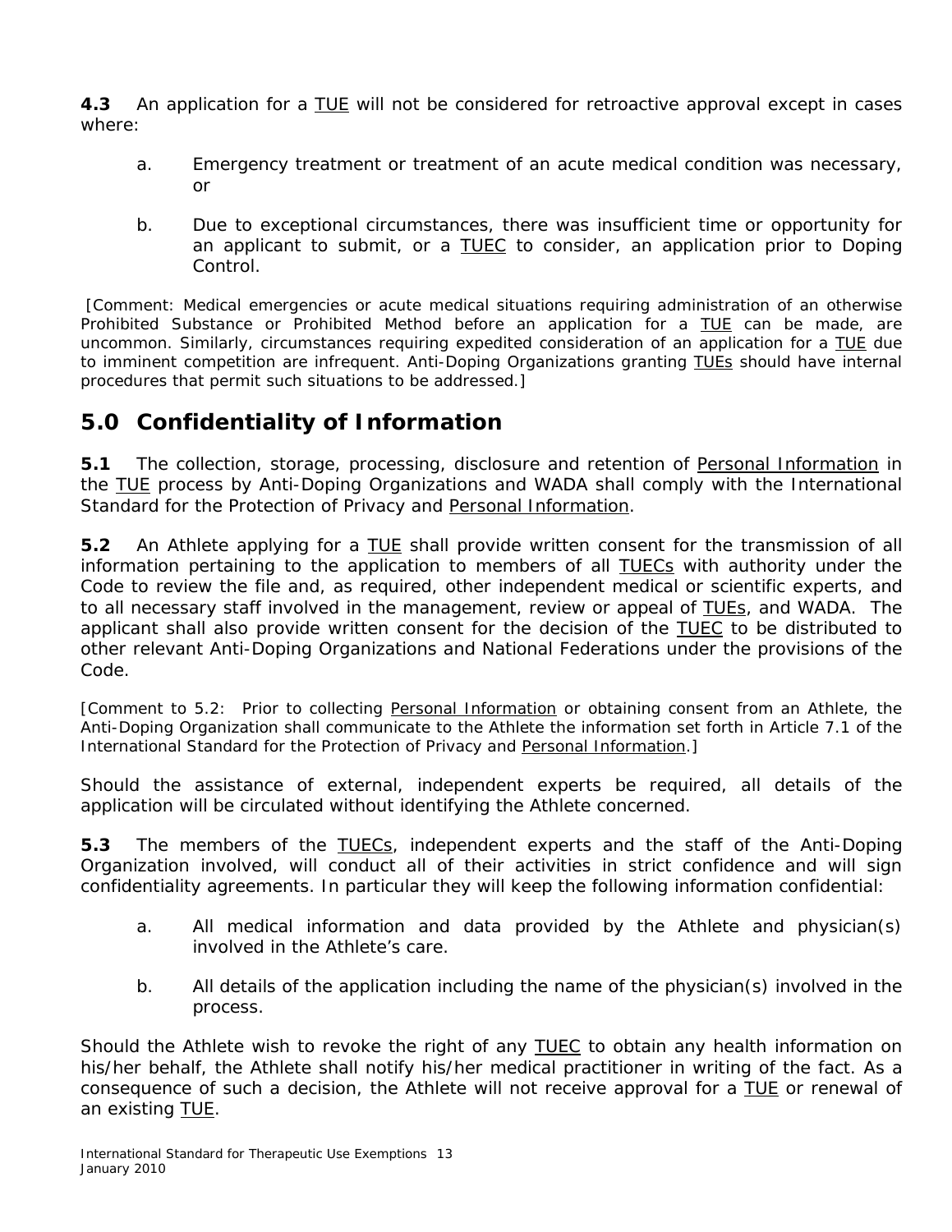**5.4** *Anti-Doping Organizations* shall ensure that Personal Information obtained in the TUE process is retained for a period of eight (8) years, and thereafter only for as long as necessary to fulfill their obligations under the *Code* or where otherwise required by applicable law, regulation or compulsory legal process.

## **6.0 Therapeutic** *Use* **Exemption Committees (TUECs)**

TUECs shall be constituted and act in accordance with the following guidelines:

**6.1** TUECs should include at least three (3) physicians with experience in the care and treatment of *Athlete*s and a sound knowledge of clinical, sports and exercise medicine. In order to ensure a level of independence of decisions, the majority of the members of any TUEC should be free of conflicts of interest or political responsibility in the *Anti-Doping Organization*. All members of a TUEC will sign a conflict of interest agreement. In applications involving *Athlete*s with disabilities, at least one TUEC member shall possess specific experience with the care and treatment of *Athlete*s with disabilities.

**6.2** TUECs may seek whatever medical or scientific expertise they deem appropriate in reviewing the circumstances of any application for a TUE.

**6.3** The *WADA* TUEC shall be composed following the criteria set out in Article 6.1. The *WADA* TUEC is established to review the granting or denial of TUEs for *International-Level Athletes, Athletes* entered in an International event as described under 7.1(b), or *Athletes* in their *National Anti-Doping Organization's Registered Testing* Pool as set forth in Article 4.4 of the *Code*. In normal circumstances, the *WADA* TUEC shall render a decision within 30 days of receipt of all requested information.

## **7.0 Responsibilities of International Federations and** *National Anti-Doping Organizations*

- **7.1** Each International Federation shall:
	- a. Establish a TUEC as provided in Article 6.
	- b. Publish a list of *International Events* for which a TUE granted pursuant to the International Federation's rules is required.
	- c. Establish and publish a TUE process whereby any *Athlete* who is in the International Federation's *Registered Testing Pool* or who is entered in an *International Event* described in Article 7.1(b) may request a TUE for a documented medical condition requiring the *Use* of a *Prohibited Substance*  or a *Prohibited Method.* Such TUE process shall comply with Article 4.4 of the *Code,* this *International Standard* and the *International Standard* for the Protection of Privacy and Personal Information*.*
	- d. Publish any rule pursuant to which the International Federation will accept TUEs granted by other *Anti-Doping Organizations.*
	- e. Promptly report to *WADA,* through *ADAMS*, the granting of all TUEs, including the approved substance or method, dosage, frequency and route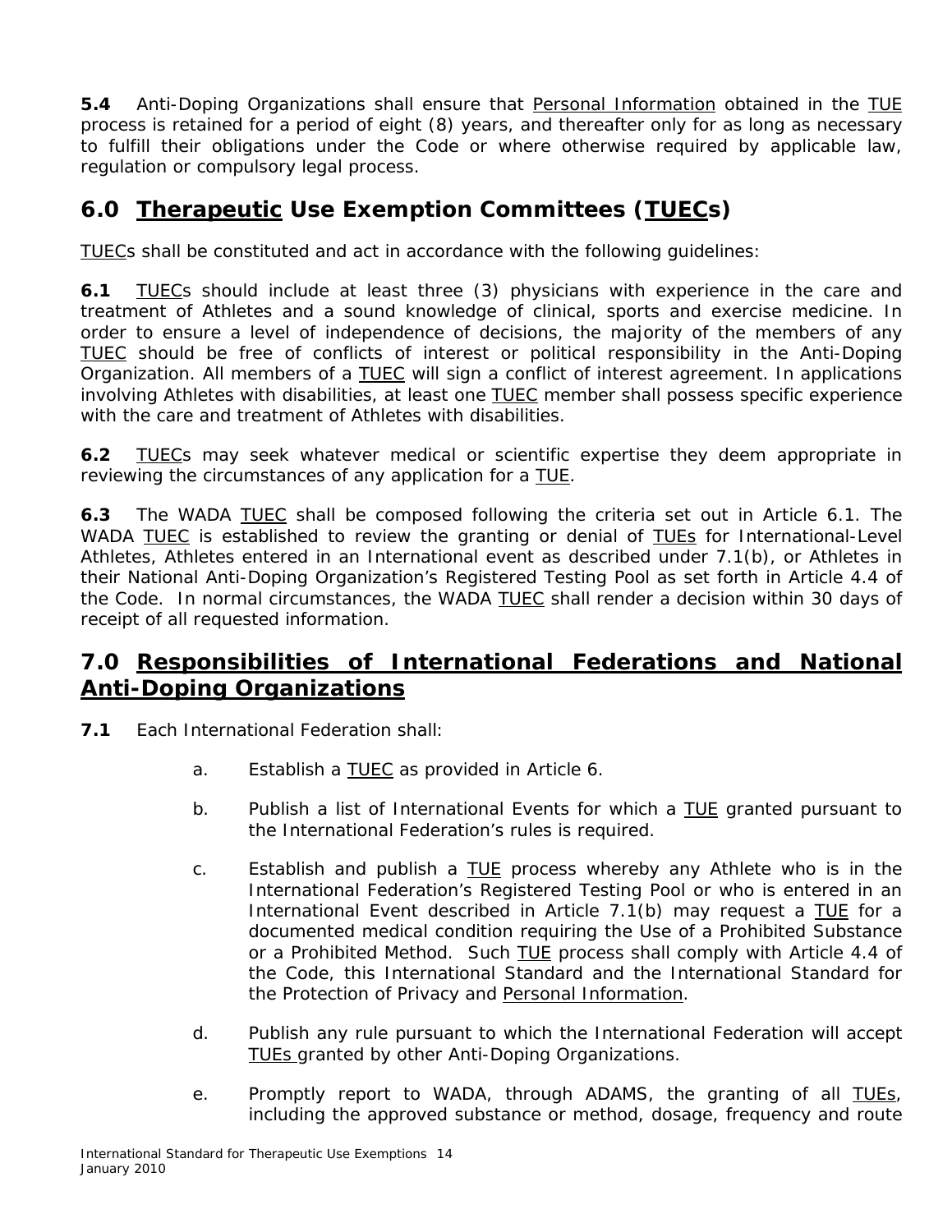of administration, the duration of the TUE, any conditions imposed in connection with the TUE, and its entire file.

- f. Promptly report the granting of a TUE to the relevant *National Anti-Doping Organization* and National Federation.
- g. At *WADA's* request, promptly provide its entire file on any TUE which has been denied.
- **7.2** Each *National Anti-Doping Organization* shall:
	- a. Establish a TUEC as provided in Article 6.
	- b. Identify and publish those categories of *Athletes* within its jurisdiction who are required to obtain a TUE before *Using* a *Prohibited Substance* or a *Prohibited Method.* At a minimum, this shall include all *Athletes* in the *National Anti-Doping Organization's Registered Testing Pool* and other national-level *Athletes* as defined by the *National Anti-Doping Organization*.
	- c. Establish and publish a TUE process whereby any *Athlete* who is in the *National Anti-Doping Organization's Registered Testing Pool* or who is described in 7.2(b) may request a TUE for a documented medical condition requiring the *Use* of a *Prohibited Substance* or a *Prohibited Method.* Such TUE process shall comply with Article 4.4 of the *Code,* this *International Standard* and the *International Standard* for the Protection of Privacy and Personal Information*.*

*[Comment to 7.2(b): National Anti-Doping Organizations will not grant TUEs to Athletes in an International Federation's Registered Testing Pool except in those instances where the International Federation's rules recognize or give authority to National Anti-Doping Organizations to grant TUEs to such Athletes.]*

- d. Promptly report to *WADA*, through *ADAMS,* the granting of a TUE to any *Athlete* in its *Registered Testing Pool*, and if applicable, to an *Athlete* in an International Federation's *Registered Testing Pool* or entered in an *International Event* described in Article 7.1(b), including the approved substance or method, dosage, frequency and route of administration, the duration of the TUE, any conditions imposed in connection with the TUE, and its entire file.
- e. At *WADA's* request, promptly provide its entire file on any TUE that has been denied.
- f. Promptly report the granting of a TUE to the relevant National Federation and International Federation where the rules of the International Federation authorize NADO to grant TUEs to *International-Level Athletes*.
- g. Recognize TUEs granted by International Federations to *Athletes* in the International Federation's *Registered Testing Pool* or entered in an *International Event* as described under 7.1(b).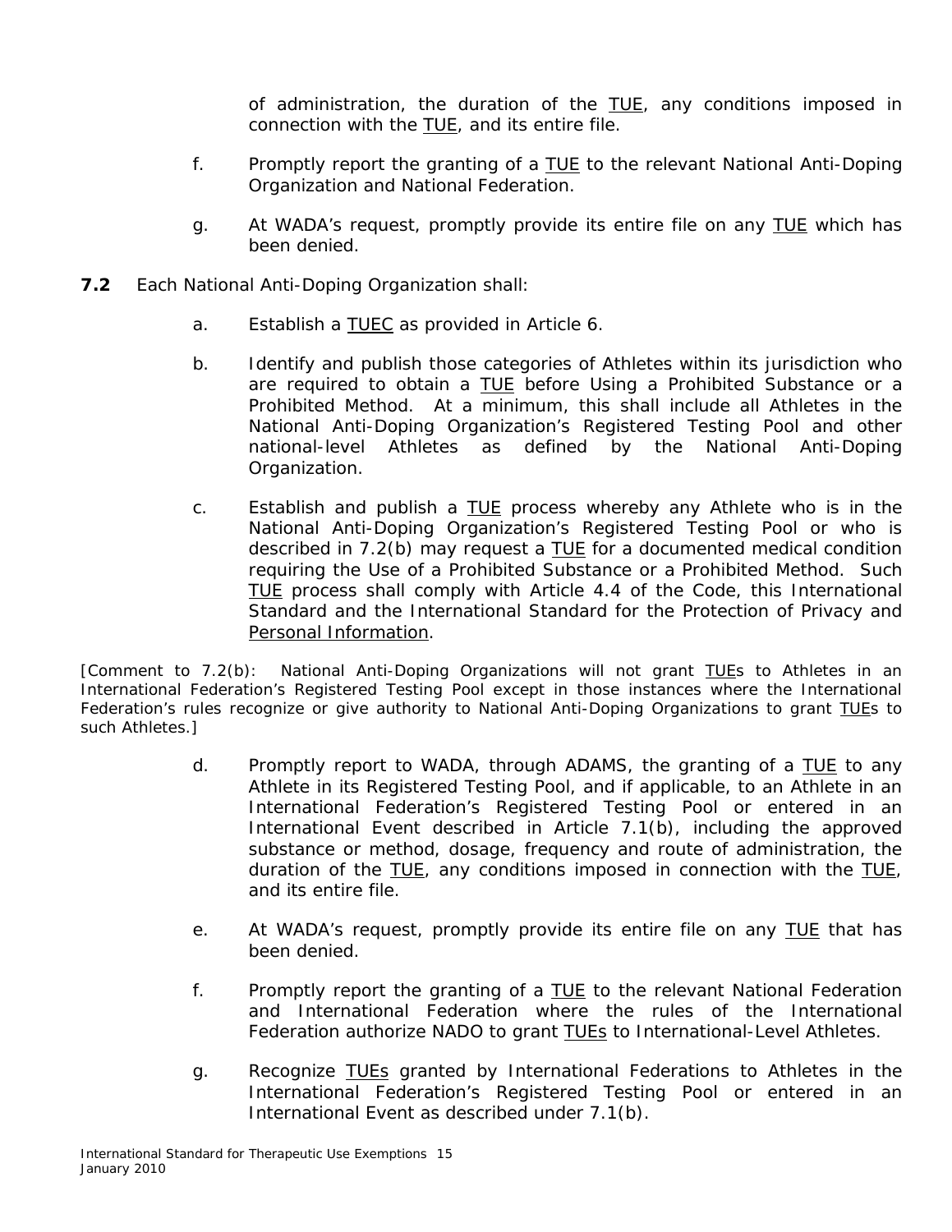[As used in this Article 7, the term "publish" means: An *Anti-Doping Organization* shall publish information by providing the information in a conspicuous place on its website and by sending the information to each National Federation which is subject to its rules.]

## **8.0 TUE Application Process**

**8.1** Unless the rules of their International Federation provide otherwise, the following *Athletes* shall obtain a TUE from their International Federation:

- a. *Athletes* in the International Federation's *Registered Testing Pool;* and
- b. *Athletes* participating in an *International Event* for which a TUE granted pursuant to the International Federation's rules is required.

**8.2** *Athletes* not identified in Article 8.1 shall obtain a TUE from their *National Anti-Doping Organization.*

*[Comment to 8.1 and 8.2: Unless the rules of an International Federation provide otherwise, an Athlete who already has a TUE from a National Anti-Doping Organization, but later becomes a member of the International Federation's Registered Testing Pool or seeks to participate in an International Event which the International Federation has identified as requiring an International Federation TUE, shall obtain a new TUE from the International Federation.*

*The phrase "unless the rules of an International Federation provide otherwise" takes into account the fact that some International Federations, through their rules, are willing to recognize TUEs granted by National Anti-Doping Organizations and do not require a new TUE application at the International Federation level. Where such rules are in place, the Athlete should obtain a TUE from the Athlete's National Anti-Doping Organization.]*

**8.3** The *Athlete* should submit an application for a TUE no less than thirty (30) days before he/she needs the approval (for instance, an *Event).*

**8.4** A TUE will only be considered following the receipt of a completed application form that shall include all relevant documents (see Annex 1 - TUE form). The application process shall be dealt with in accordance with the principles of strict medical confidentiality.

**8.5** The TUE application form(s), as set out in Annex 1, can be modified by *Anti-Doping Organizations* to include additional requests for information, but no sections or items shall be removed.

**8.6** The TUE application form(s) may be translated into other language(s) by *Anti-Doping Organizations*, but the English or French text shall remain on the application form(s).

**8.7** The application shall identify the *Athlete*'s level of competition (e.g., International Federation *Registered Testing Pool),* sport and, where appropriate, discipline and specific position or role.

**8.8** The application shall list any previous and/or current TUE requests, the body to whom that request was made, the decision of that body, and the decisions of any other body on review or appeal.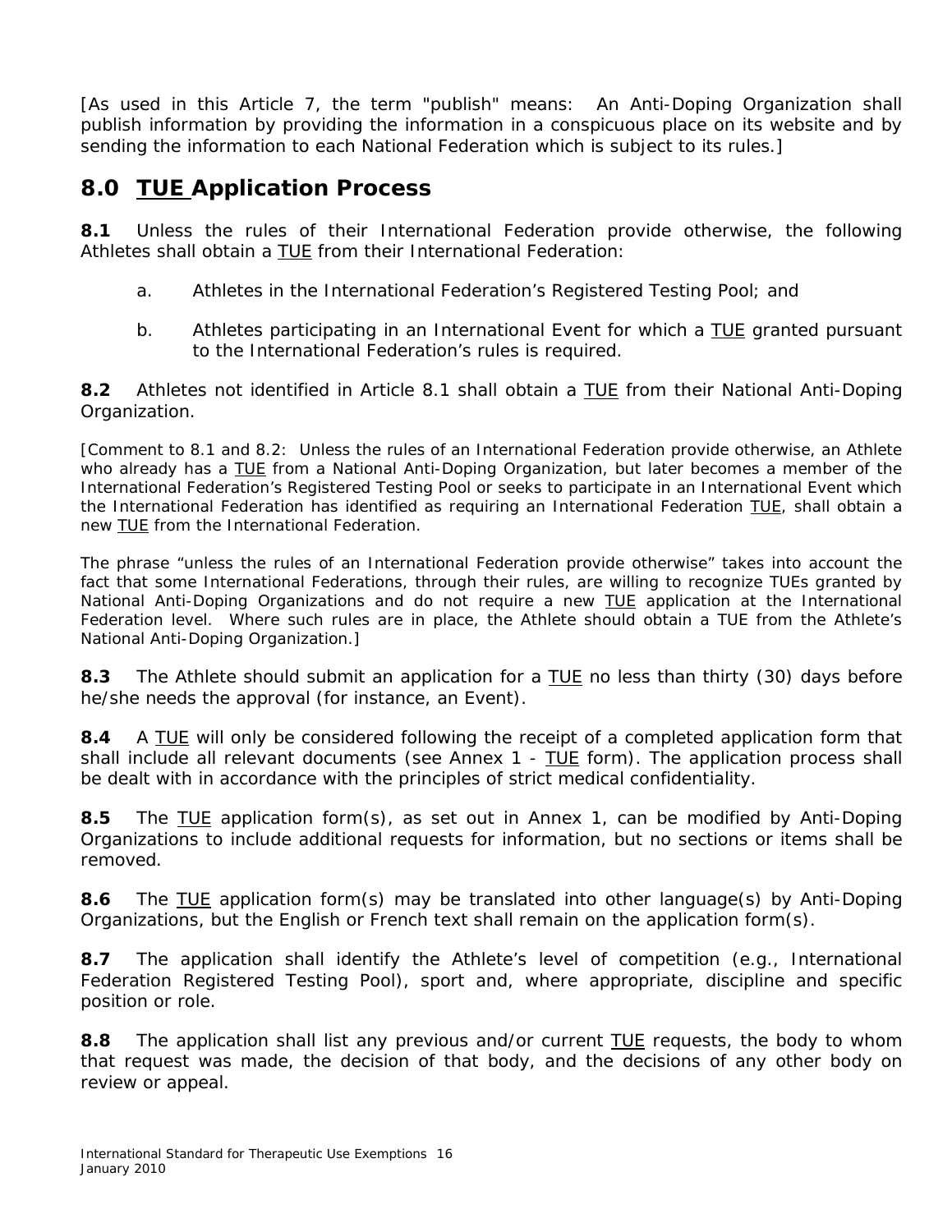**8.9** The application shall include a comprehensive medical history and the results of all examinations, laboratory investigations and imaging studies relevant to the application. The arguments related to the diagnosis and treatment, as well as duration of validity, should be guided by the *WADA* "Medical Information to Support the Decisions of TUECs".

**8.10** Any additional relevant investigations, examinations or imaging studies requested by the TUEC of the *Anti-Doping Organization* before approval will be undertaken at the expense of the applicant.

*[Comment to 8.10: In some cases, the applicant's National Federation may elect to pay this expense.]* 

**8.11** The application shall include a statement by an appropriately qualified physician attesting to the necessity of the otherwise *Prohibited Substance* or *Prohibited Method* in the treatment of the *Athlete* and describing why an alternative, permitted medication cannot, or could not, be used in the treatment of this condition.

**8.12** The substance or method, dose, frequency, route and duration of administration of the otherwise *Prohibited Substance* or *Prohibited Method* in question shall be specified. In case of change, a new application shall be submitted.

**8.13** In normal circumstances, decisions of the TUEC should be completed within thirty (30) days of receipt of all relevant documentation and will be conveyed in writing to the *Athlete* by the relevant *Anti-Doping Organization*. In case of a TUE application made in a reasonable time limit prior to an *Event* the TUEC should use its best endeavors to complete the TUE process before the start of the *Event*.

*[Comment to 8.13: When an Anti-Doping Organization has failed to act on an Athlete's TUE application within a reasonable time, the Athlete may seek review by WADA as if the application was denied.]*

## **9.0 Declaration of** *Use*

**9.1** The *Prohibited List* identifies certain substances and methods that are not prohibited but for which an *Athlete* is required to file a declaration of *Use.* An *Athlete* should satisfy this requirement by declaring the *Use* on a *Doping Control* Form and when available by filing a declaration of *Use* through *ADAMS*.

**9.2** An *Athlete's* failure to declare *Use* on a *Doping Control* Form and through *ADAMS* when available, as stated in Article 9.1, shall not be an anti-doping rule violation.

*[Comment to 9.2: The rules of Anti-Doping Organizations with jurisdiction over an Athlete may impose consequences other than an anti-doping rule violation for a failure to declare.]*

## **10.0 Review of TUE Decisions by** *WADA*

**10.1** The *WADA* TUEC may, at any time, review the grant of a TUE to an *Athlete* in the International Federation *Registered Testing Pool,* entered in an *International Event* as described in 7.1(b), or a *National Anti-Doping Organization Registered Testing Pool*. In addition to the information to be provided as set forth in Articles 7.1 and 7.2, the *WADA* TUEC may also seek additional information from the *Athlete*, including further studies as described in Article 8.10. If a decision granting a TUE is reversed by *WADA* upon review, the reversal shall not apply retroactively and shall not disqualify the *Athlete's* results during the period for which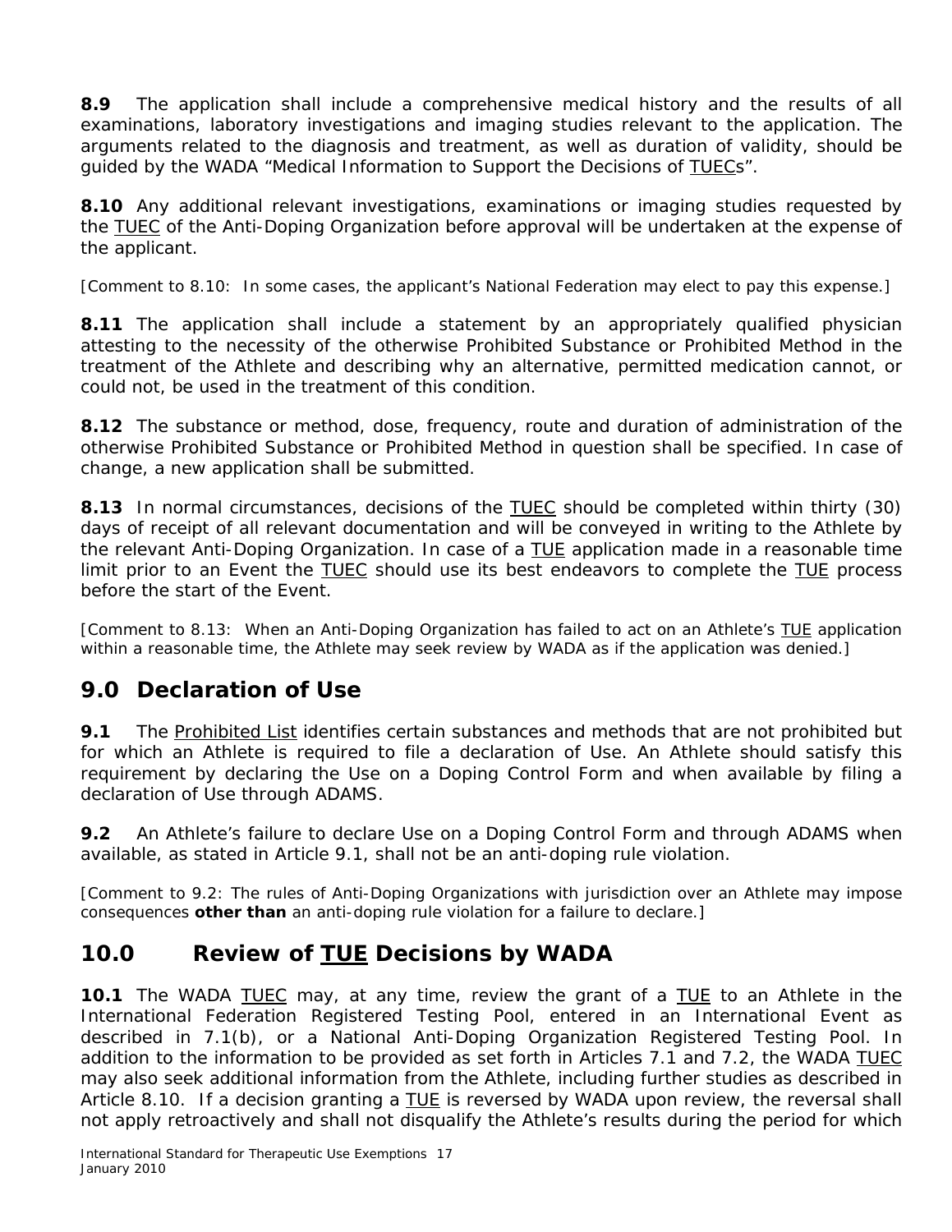the TUE had been granted and shall take effect no later than fourteen (14) days following notification of the decision to the *Athlete*.

**10.2** An *Athlete* in an International Federation *Registered Testing* Pool, entered in an *International Event* as described in 7.1(b), or *National Anti-Doping Organization Registered Testing Pool* may request that *WADA* review the denial of a TUE by submitting a written request for review to *WADA* within twenty-one (21) days of the date of the denial. An *Athlete* submitting such a request for review to *WADA* shall pay an application fee as established by *WADA* and shall provide to the *WADA* TUEC copies of all information that the *Athlete* submitted to the *Anti-Doping Organization* in connection with the TUE application. The *WADA* TUEC will assess the request based on the file that was available to the *Anti-Doping Organization* that has denied the TUE but may, for the sake of clarification, seek additional information from the *Athlete*, including further studies as described in Article 8.10. Until the *WADA* review process has been completed, the original TUE denial remains in effect. If *WADA* reverses the denial of a TUE, the TUE shall immediately go into effect in accordance with the conditions set forth in the *WADA* decision.

**10.3** Decisions by *WADA* to affirm or reverse the TUE decisions of an *Anti-Doping Organization* may be appealed to *CAS* as provided in Article 13 of the *Code*.

## **11.0 Previously Granted Abbreviated Therapeutic** *Use* **Exemptions (ATUEs)**

**11.1** All previously granted ATUEs that have not already expired or been cancelled shall expire on December 31, 2009.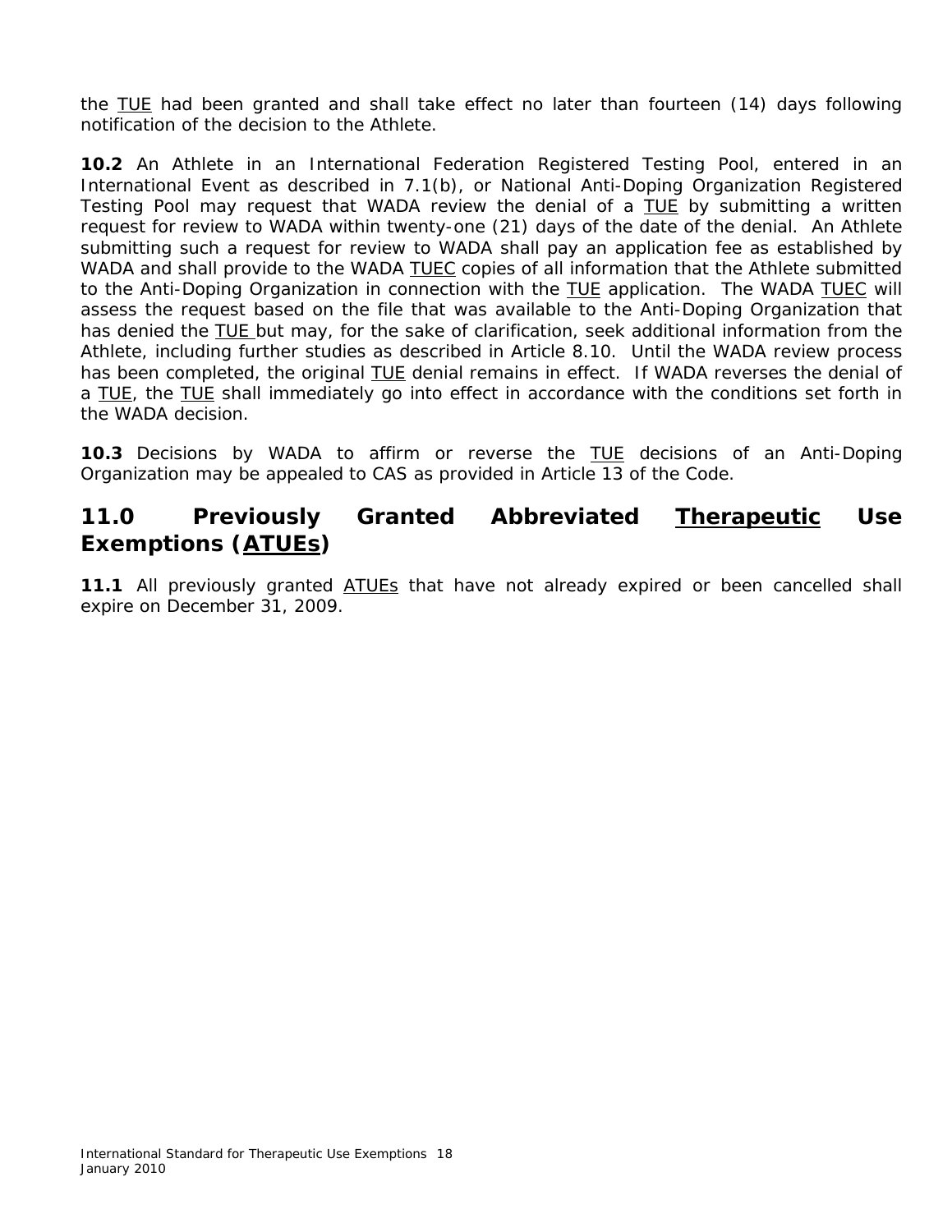## **ANNEX 1:**

Therapeutic use exemption application form

Identification of Anti-Doping Organization

(Logo or Name of the ADO) Application form

## **THERAPEUTIC USE EXEMPTIONS TUE**

\_\_\_\_\_\_\_\_\_\_\_\_\_\_\_\_\_\_\_\_\_\_\_\_\_\_\_\_\_\_\_\_\_\_\_\_\_\_\_\_\_\_\_\_\_\_\_\_\_\_\_\_\_\_\_\_\_\_\_\_\_\_\_\_\_\_\_\_\_\_\_\_\_\_\_\_\_\_\_\_\_\_\_\_\_\_\_\_

#### **Please complete all sections in capital letters or typing**

#### **1. Athlete Information**

| City: City: Country: Country: Postcode:                                                                |  |  |  |
|--------------------------------------------------------------------------------------------------------|--|--|--|
| (with international code)                                                                              |  |  |  |
|                                                                                                        |  |  |  |
| International or National Sport Organization: __________________________________                       |  |  |  |
| Please mark the appropriate box:                                                                       |  |  |  |
| $\Box$ I am part of an International Federation Registered Testing Pool                                |  |  |  |
| $\Box$ I am part of a National Anti-Doping Organization Testing Pool                                   |  |  |  |
| $\Box$ I am participating in an International Federation event for which a TUE granted pursuant to the |  |  |  |
| $\Box$ None of the above                                                                               |  |  |  |
| If athlete with disability, indicate disability: ________________________________                      |  |  |  |

<span id="page-18-0"></span><sup>&</sup>lt;sup>1</sup> Refer to your International Federation for the list of designated events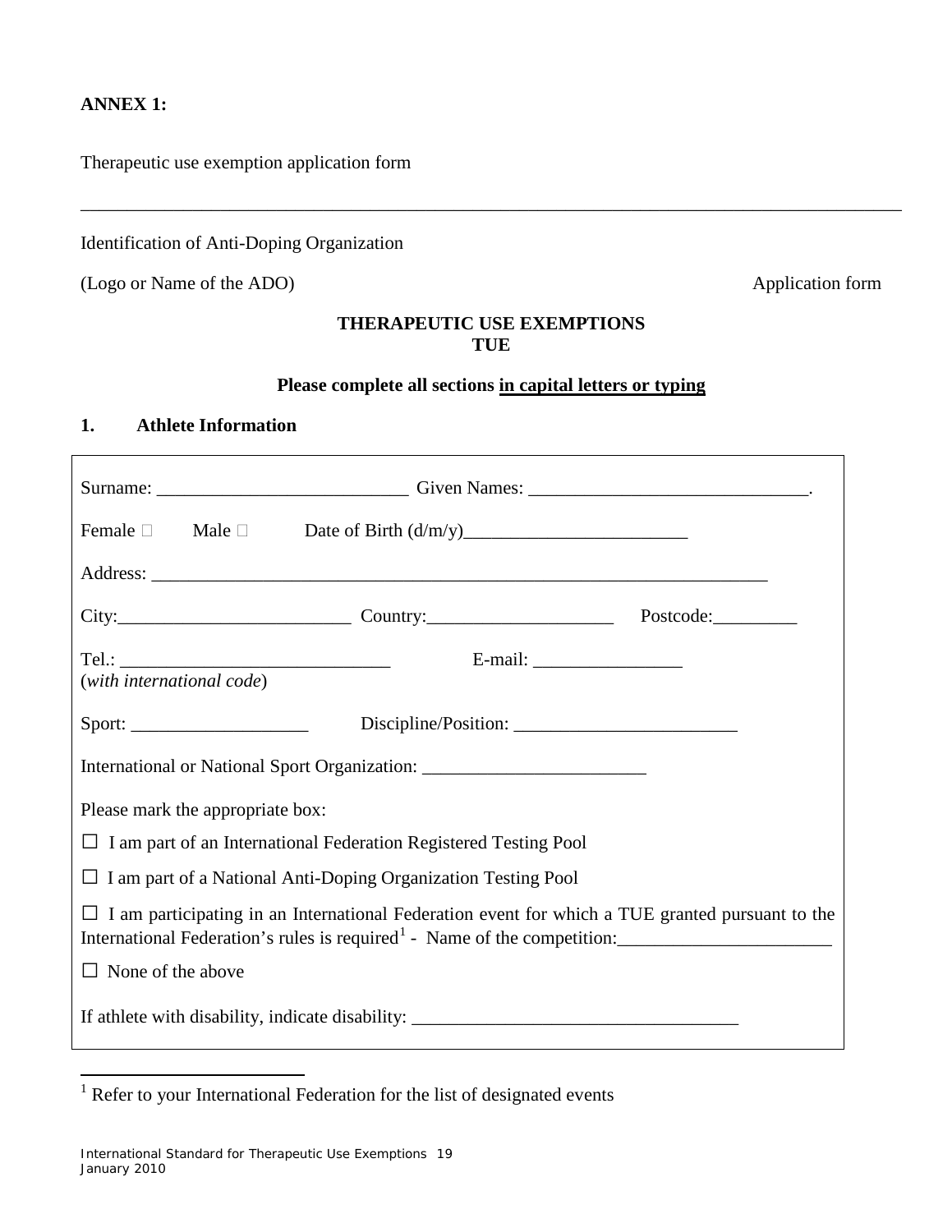#### **2. Medical information**

Diagnosis with sufficient medical information (see note 1):

If a permitted medication can be used to treat the medical condition, provide clinical justification for the requested use of the prohibited medication

\_\_\_\_\_\_\_\_\_\_\_\_\_\_\_\_\_\_\_\_\_\_\_\_\_\_\_\_\_\_\_\_\_\_\_\_\_\_\_\_\_\_\_\_\_\_\_\_\_\_\_\_\_\_\_\_\_\_\_\_\_\_\_\_\_\_\_\_\_\_\_\_\_\_\_\_\_\_\_\_ \_\_\_\_\_\_\_\_\_\_\_\_\_\_\_\_\_\_\_\_\_\_\_\_\_\_\_\_\_\_\_\_\_\_\_\_\_\_\_\_\_\_\_\_\_\_\_\_\_\_\_\_\_\_\_\_\_\_\_\_\_\_\_\_\_\_\_\_\_\_\_\_\_\_\_\_\_\_\_\_ \_\_\_\_\_\_\_\_\_\_\_\_\_\_\_\_\_\_\_\_\_\_\_\_\_\_\_\_\_\_\_\_\_\_\_\_\_\_\_\_\_\_\_\_\_\_\_\_\_\_\_\_\_\_\_\_\_\_\_\_\_\_\_\_\_\_\_\_\_\_\_\_\_\_\_\_\_\_\_\_

\_\_\_\_\_\_\_\_\_\_\_\_\_\_\_\_\_\_\_\_\_\_\_\_\_\_\_\_\_\_\_\_\_\_\_\_\_\_\_\_\_\_\_\_\_\_\_\_\_\_\_\_\_\_\_\_\_\_\_\_\_\_\_\_\_\_\_\_\_\_\_\_\_\_\_\_\_\_\_\_

\_\_\_\_\_\_\_\_\_\_\_\_\_\_\_\_\_\_\_\_\_\_\_\_\_\_\_\_\_\_\_\_\_\_\_\_\_\_\_\_\_\_\_\_\_\_\_\_\_\_\_\_\_\_\_\_\_\_\_\_\_\_\_\_\_\_\_\_\_\_\_\_\_\_\_\_\_\_\_\_ \_\_\_\_\_\_\_\_\_\_\_\_\_\_\_\_\_\_\_\_\_\_\_\_\_\_\_\_\_\_\_\_\_\_\_\_\_\_\_\_\_\_\_\_\_\_\_\_\_\_\_\_\_\_\_\_\_\_\_\_\_\_\_\_\_\_\_\_\_\_\_\_\_\_\_\_\_\_\_\_

#### **3. Medication details**

| Prohibited substance(s):<br>Generic name | <b>Dose</b> | Route | <b>Frequency</b> |
|------------------------------------------|-------------|-------|------------------|
|                                          |             |       |                  |
|                                          |             |       |                  |
|                                          |             |       |                  |

| <b>Intended duration of treatment:</b> | once only $\square$       | emergency $\Box$ |
|----------------------------------------|---------------------------|------------------|
| (Please tick appropriate box)          |                           |                  |
|                                        | or duration (week/month): |                  |

|                      |                 | Have you submitted any previous TUE application: | $yes \Box$ | $\mathbf{no}$ |
|----------------------|-----------------|--------------------------------------------------|------------|---------------|
| For which substance? |                 |                                                  |            |               |
| To<br>whom?          |                 |                                                  | When?      |               |
| Decision:            | Approved $\Box$ | Not approved $\square$                           |            |               |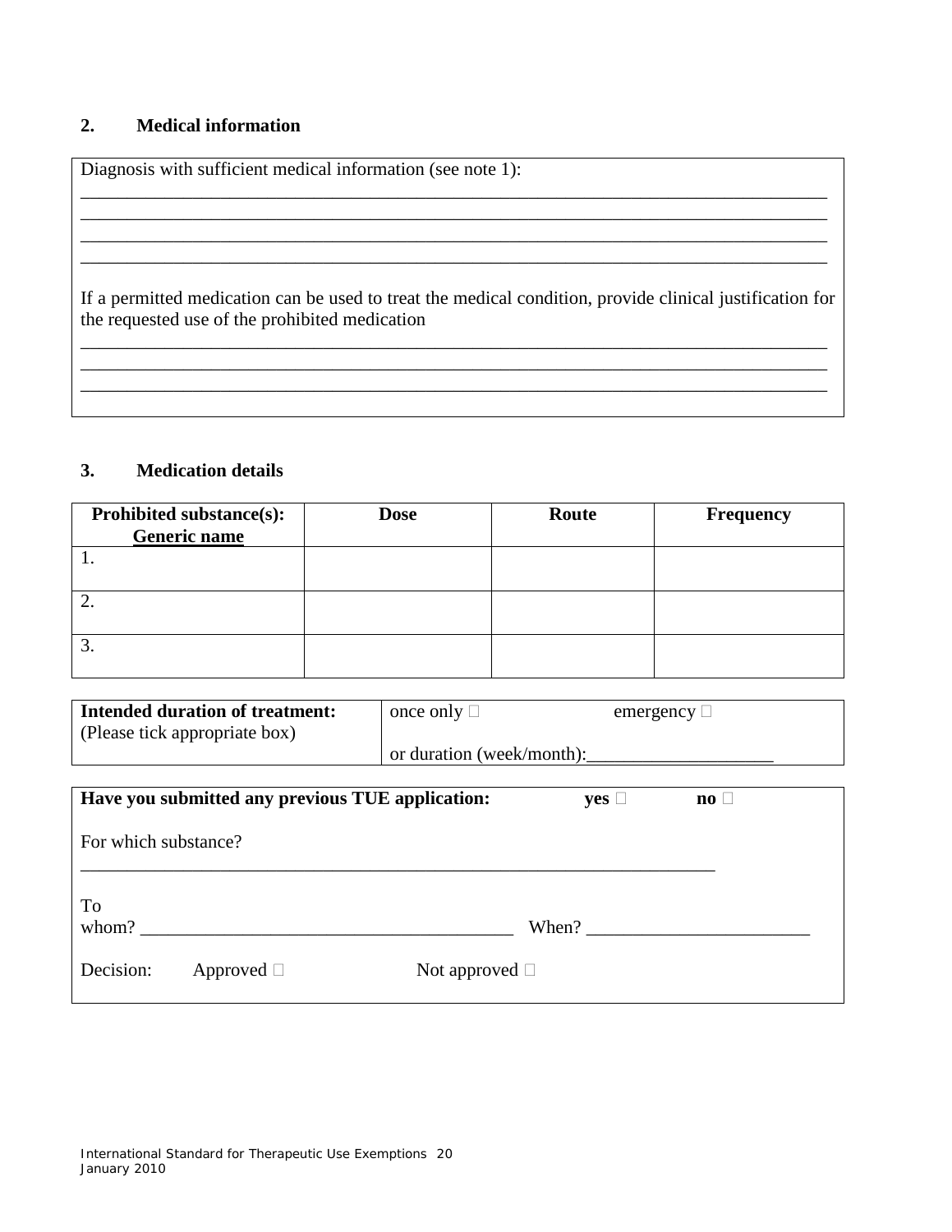#### **4**. **Medical practitioner's declaration**

| I certify that the above-mentioned treatment is medically appropriate and that the use of<br>alternative medication not on the prohibited list would be unsatisfactory for this condition.                                             |       |
|----------------------------------------------------------------------------------------------------------------------------------------------------------------------------------------------------------------------------------------|-------|
|                                                                                                                                                                                                                                        |       |
|                                                                                                                                                                                                                                        |       |
|                                                                                                                                                                                                                                        |       |
| Signature of Medical Practitioner:<br><u> Electronic Contract Contract Contract Contract Contract Contract Contract Contract Contract Contract Contract Contract Contract Contract Contract Contract Contract Contract Contract Co</u> | Date: |

#### **5. Athlete's declaration**

I, the information under 1. is accurate and that I am requesting approval to use a Substance or Method from the WADA Prohibited List. I authorize the release of personal medical information to the Anti-Doping Organization (ADO) as well as to WADA authorized staff, to the WADA TUEC (Therapeutic Use Exemption Committee) and to other ADO TUECs and authorized staff that may have a right to this information under the provisions of the Code.

I understand that my information will only be used for evaluating my TUE request and in the context of possible anti-doping violation investigations and procedures. I understand that if I ever wish to (1) obtain more information about the use of my information; (2) exercise my right of access and correction or (3) revoke the right of these organizations to obtain my health information, I must notify my medical practitioner and my ADO in writing of that fact. I understand and agree that it may be necessary for TUE-related information submitted prior to revoking my consent to be retained for the sole purpose of establishing a possible anti-doping rule violation, where this is required by the Code.

I understand that if I believe that my personal information is not used in conformity with this consent and the International Standard for the Protection of Privacy and Personal Information I can file a complaint to WADA or CAS.

| Athlete's signature: |  | Date: |
|----------------------|--|-------|
|                      |  |       |

**Parent's/Guardian's signature:** \_\_\_\_\_\_\_\_\_\_\_\_\_\_\_\_\_\_\_\_\_\_\_\_\_ **Date:** \_\_\_\_\_\_\_\_\_\_\_\_\_\_\_

(if the athlete is a minor or has a disability preventing him/her to sign this form, a parent or guardian shall sign together with or on behalf of the athlete)